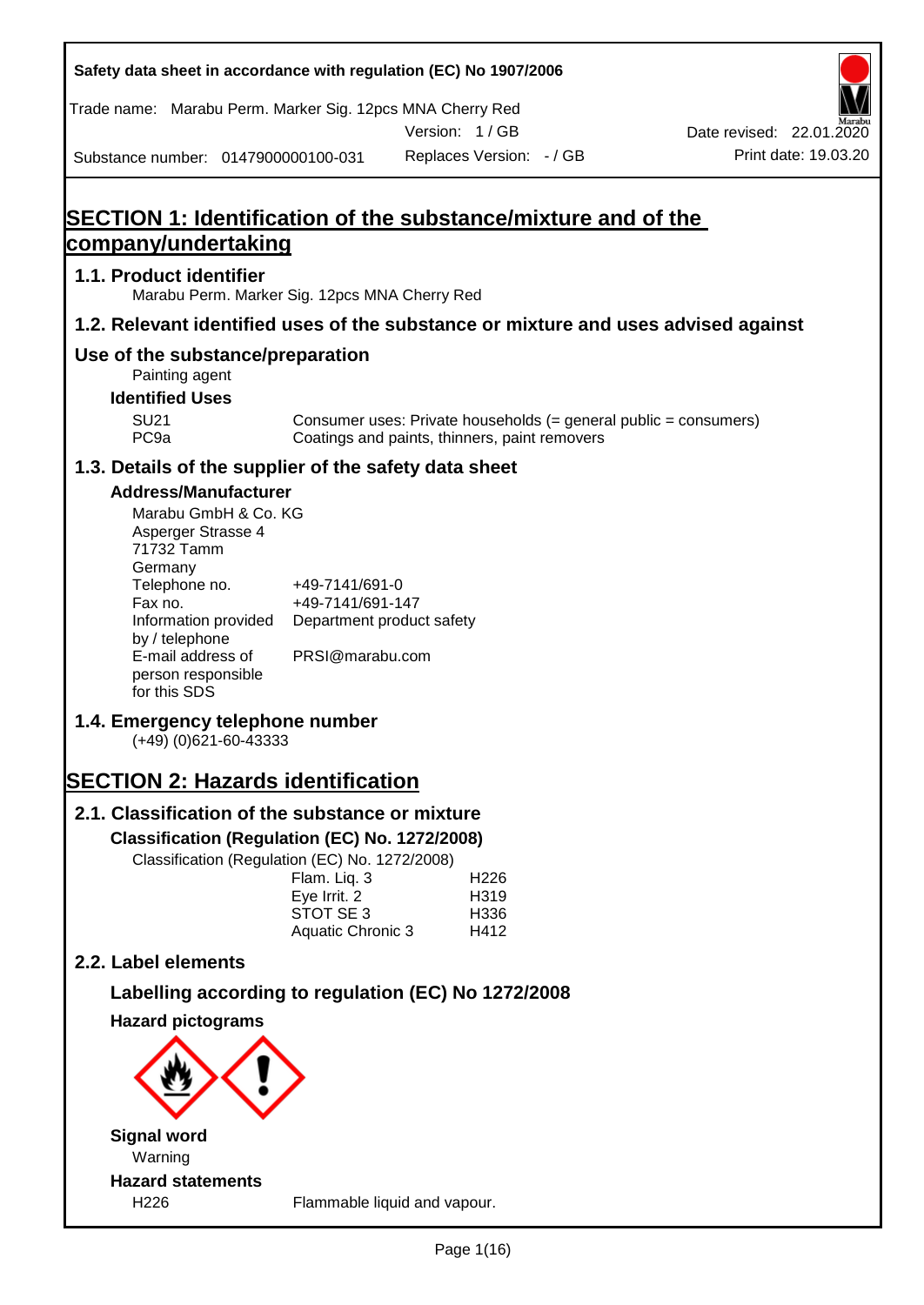| Safety data sheet in accordance with regulation (EC) No 1907/2006               |                                                                                                   |               |                          |                          |      |                                                                                  |                      |
|---------------------------------------------------------------------------------|---------------------------------------------------------------------------------------------------|---------------|--------------------------|--------------------------|------|----------------------------------------------------------------------------------|----------------------|
| Trade name: Marabu Perm. Marker Sig. 12pcs MNA Cherry Red                       |                                                                                                   |               |                          |                          |      |                                                                                  |                      |
|                                                                                 |                                                                                                   | Version: 1/GB |                          |                          |      | Date revised: 22.01.2020                                                         |                      |
| Substance number: 0147900000100-031                                             |                                                                                                   |               |                          | Replaces Version: - / GB |      |                                                                                  | Print date: 19.03.20 |
| H319                                                                            | Causes serious eye irritation.                                                                    |               |                          |                          |      |                                                                                  |                      |
| H336                                                                            | May cause drowsiness or dizziness.                                                                |               |                          |                          |      |                                                                                  |                      |
| H412                                                                            | Harmful to aquatic life with long lasting effects.                                                |               |                          |                          |      |                                                                                  |                      |
| <b>Precautionary statements</b>                                                 |                                                                                                   |               |                          |                          |      |                                                                                  |                      |
| P101                                                                            | If medical advice is needed, have product container or label at hand.                             |               |                          |                          |      |                                                                                  |                      |
| P <sub>102</sub>                                                                | Keep out of reach of children.                                                                    |               |                          |                          |      |                                                                                  |                      |
| P210                                                                            | Keep away from heat, hot surfaces, sparks, open flames and other ignition<br>sources. No smoking. |               |                          |                          |      |                                                                                  |                      |
| P264.1                                                                          | Wash hands thoroughly after handling.                                                             |               |                          |                          |      |                                                                                  |                      |
| P271                                                                            | Use only outdoors or in a well-ventilated area.                                                   |               |                          |                          |      |                                                                                  |                      |
| P280                                                                            |                                                                                                   |               |                          |                          |      | Wear protective gloves / protective clothing / eye protection / face protection. |                      |
| P305+P351+P338<br>P405                                                          | lenses, if present and easy to do. Continue rinsing.<br>Store locked up.                          |               |                          |                          |      | IF IN EYES: Rinse cautiously with water for several minutes. Remove contact      |                      |
| P501.9                                                                          | Dispose of contents / container as problematic waste.                                             |               |                          |                          |      |                                                                                  |                      |
| Hazardous component(s) to be indicated on label (Regulation (EC) No. 1272/2008) |                                                                                                   |               |                          |                          |      |                                                                                  |                      |
| contains                                                                        | 1-Methoxy-2-propanol                                                                              |               |                          |                          |      |                                                                                  |                      |
|                                                                                 |                                                                                                   |               |                          |                          |      |                                                                                  |                      |
| 2.3. Other hazards<br>No special hazards have to be mentioned.                  |                                                                                                   |               |                          |                          |      |                                                                                  |                      |
| <b>SECTION 3: Composition/information on ingredients</b>                        |                                                                                                   |               |                          |                          |      |                                                                                  |                      |
| 3.2. Mixtures                                                                   |                                                                                                   |               |                          |                          |      |                                                                                  |                      |
| <b>Hazardous ingredients</b>                                                    |                                                                                                   |               |                          |                          |      |                                                                                  |                      |
|                                                                                 |                                                                                                   |               |                          |                          |      |                                                                                  |                      |
| <b>Ethanol</b><br>CAS No.                                                       |                                                                                                   |               |                          |                          |      |                                                                                  |                      |
| EINECS no.                                                                      | 64-17-5<br>200-578-6                                                                              |               |                          |                          |      |                                                                                  |                      |
| Registration no.                                                                | 01-2119457610-43                                                                                  |               |                          |                          |      |                                                                                  |                      |
| Concentration                                                                   | $>=$                                                                                              | 25            |                          | 50                       | $\%$ |                                                                                  |                      |
|                                                                                 |                                                                                                   |               |                          |                          |      |                                                                                  |                      |
| Classification (Regulation (EC) No. 1272/2008)                                  |                                                                                                   |               |                          |                          |      |                                                                                  |                      |
|                                                                                 | Flam. Liq. 2<br>Eye Irrit. 2                                                                      |               | H <sub>225</sub><br>H319 |                          |      |                                                                                  |                      |
|                                                                                 |                                                                                                   |               |                          |                          |      |                                                                                  |                      |
| Concentration limits (Regulation (EC) No. 1272/2008)                            | Eye Irrit. 2                                                                                      | H319          |                          | $>= 50 %$                |      |                                                                                  |                      |
| 1-Methoxy-2-propanol                                                            |                                                                                                   |               |                          |                          |      |                                                                                  |                      |
| CAS No.                                                                         | 107-98-2                                                                                          |               |                          |                          |      |                                                                                  |                      |
| EINECS no.                                                                      | 203-539-1                                                                                         |               |                          |                          |      |                                                                                  |                      |
| Registration no.                                                                | 01-2119457435-35                                                                                  |               |                          |                          |      |                                                                                  |                      |
| Concentration                                                                   | $>=$                                                                                              | 25            | $\,<\,$                  | 50                       | %    |                                                                                  |                      |
|                                                                                 |                                                                                                   |               |                          |                          |      |                                                                                  |                      |
| Classification (Regulation (EC) No. 1272/2008)                                  | STOT SE 3                                                                                         |               | H336                     |                          |      |                                                                                  |                      |
|                                                                                 | Flam. Liq. 3                                                                                      |               | H <sub>226</sub>         |                          |      |                                                                                  |                      |
|                                                                                 |                                                                                                   |               |                          |                          |      |                                                                                  |                      |
| <b>Benzyl alcohol</b>                                                           |                                                                                                   |               |                          |                          |      |                                                                                  |                      |
| CAS No.                                                                         | 100-51-6                                                                                          |               |                          |                          |      |                                                                                  |                      |
| EINECS no.                                                                      | 202-859-9                                                                                         |               |                          |                          |      |                                                                                  |                      |
| Registration no.                                                                | 01-2119492630-38                                                                                  |               |                          |                          |      |                                                                                  |                      |
| Concentration                                                                   | $>=$                                                                                              | 1             | $\prec$                  | 10                       | %    |                                                                                  |                      |
|                                                                                 |                                                                                                   |               |                          |                          |      |                                                                                  |                      |
| Classification (Regulation (EC) No. 1272/2008)                                  |                                                                                                   |               |                          |                          |      |                                                                                  |                      |
|                                                                                 | Acute Tox. 4                                                                                      |               | H332                     |                          |      |                                                                                  |                      |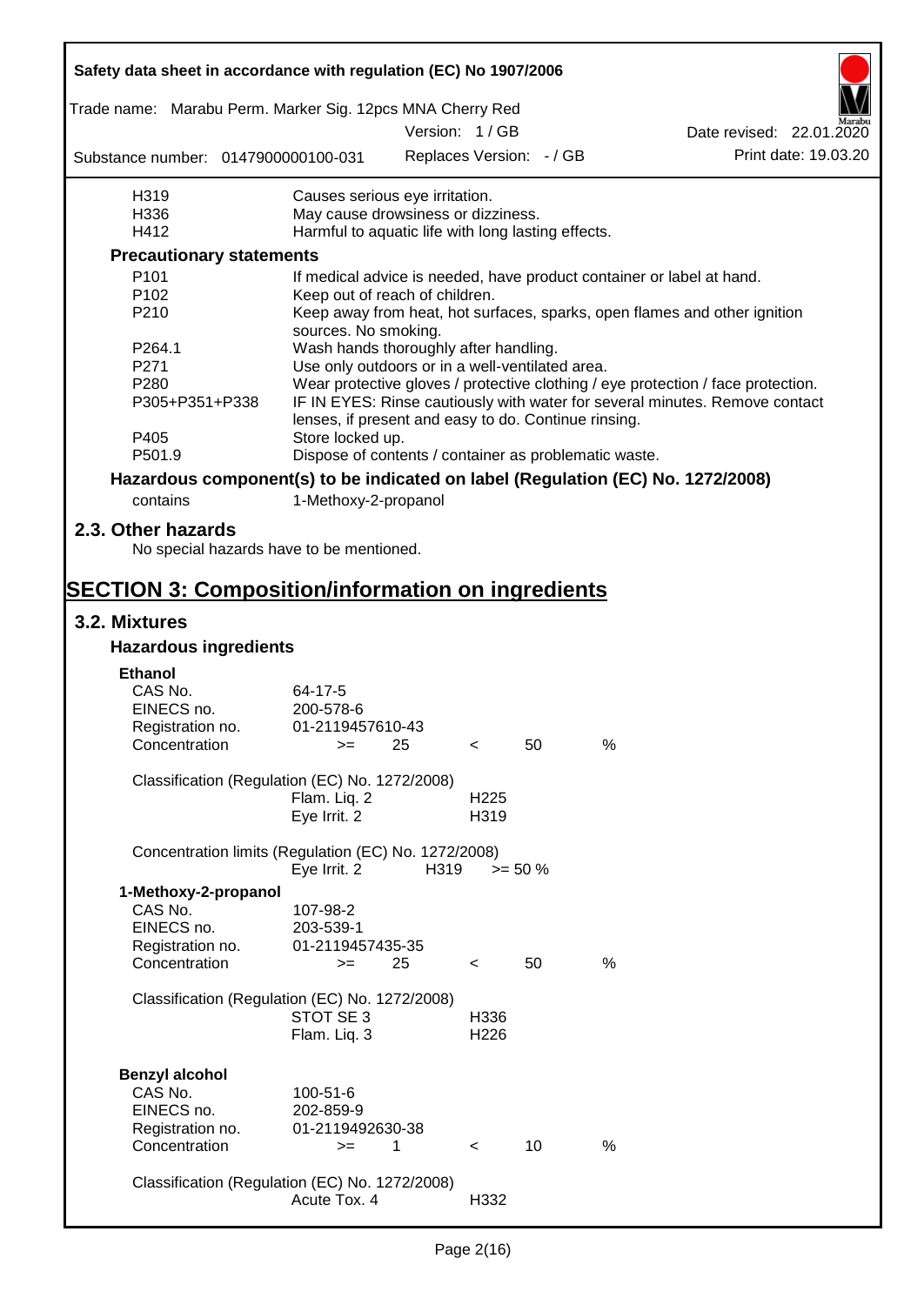|               | Safety data sheet in accordance with regulation (EC) No 1907/2006       |               |                          |    |      |                          |                      |
|---------------|-------------------------------------------------------------------------|---------------|--------------------------|----|------|--------------------------|----------------------|
| Trade name:   | Marabu Perm. Marker Sig. 12pcs MNA Cherry Red                           |               |                          |    |      |                          | Marabu               |
|               |                                                                         | Version: 1/GB |                          |    |      | Date revised: 22.01.2020 |                      |
|               | Substance number: 0147900000100-031                                     |               | Replaces Version: - / GB |    |      |                          | Print date: 19.03.20 |
|               | Acute Tox. 4                                                            |               | H302                     |    |      |                          |                      |
|               | Eye Irrit. 2                                                            |               | H <sub>3</sub> 19        |    |      |                          |                      |
|               | 3',6'-bis(diethylamino)spiro[isobenzofuran-1(3H),9'-[9H]xanthene]-3-one |               |                          |    |      |                          |                      |
| CAS No.       | 509-34-2                                                                |               |                          |    |      |                          |                      |
| EINECS no.    | 208-096-8                                                               |               |                          |    |      |                          |                      |
| Concentration | $>=$                                                                    | 2,5           | $\leq$                   | 10 | $\%$ |                          |                      |
|               | Classification (Regulation (EC) No. 1272/2008)                          |               |                          |    |      |                          |                      |
|               | Acute Tox. 4                                                            |               | H <sub>302</sub>         |    |      |                          |                      |
|               | Eve Irrit. 2                                                            |               | H319                     |    |      |                          |                      |
|               | Aquatic Chronic 2                                                       |               | H411                     |    |      |                          |                      |

# **SECTION 4: First aid measures**

### **4.1. Description of first aid measures**

#### **General information**

In all cases of doubt, or when symptoms persist, seek medical attention. Never give anything by mouth to an unconscious person. If unconscious place in recovery position and seek medical advice.

#### **After inhalation**

Remove to fresh air, keep patient warm and at rest. If breathing is irregular or stopped, administer artificial respiration.

#### **After skin contact**

Remove contaminated clothing. Wash skin thoroughly with soap and water or use recognised skin cleanser. Do NOT use solvents or thinners.

#### **After eye contact**

Remove contact lenses, irrigate copiously with clean, fresh water, holding the eyelids apart for at least 10 minutes and seek immediate medical advice.

#### **After ingestion**

If accidentally swallowed rinse the mouth with plenty of water (only if the person is conscious) and obtain immediate medical attention. Keep at rest. Do NOT induce vomiting.

### **4.2. Most important symptoms and effects, both acute and delayed**

Until now no symptoms known so far.

### **4.3. Indication of any immediate medical attention and special treatment needed**

### **Hints for the physician / treatment**

Treat symptomatically

## **SECTION 5: Firefighting measures**

### **5.1. Extinguishing media**

### **Suitable extinguishing media**

Recommended: alcohol resistant foam, CO2, powders, water spray/mist, Not be used for safety reasons: water *iet* 

### **5.2. Special hazards arising from the substance or mixture**

In the event of fire the following can be released: Carbon monoxide (CO); Carbon dioxide (CO2); dense black smoke; Nitrogen oxides (NOx); Sulphur oxides; Hydrogen chloride (HCl)

### **5.3. Advice for firefighters**

### **Special protective equipment for fire-fighting**

Cool closed containers exposed to fire with water. Do not allow run-off from fire fighting to enter drains or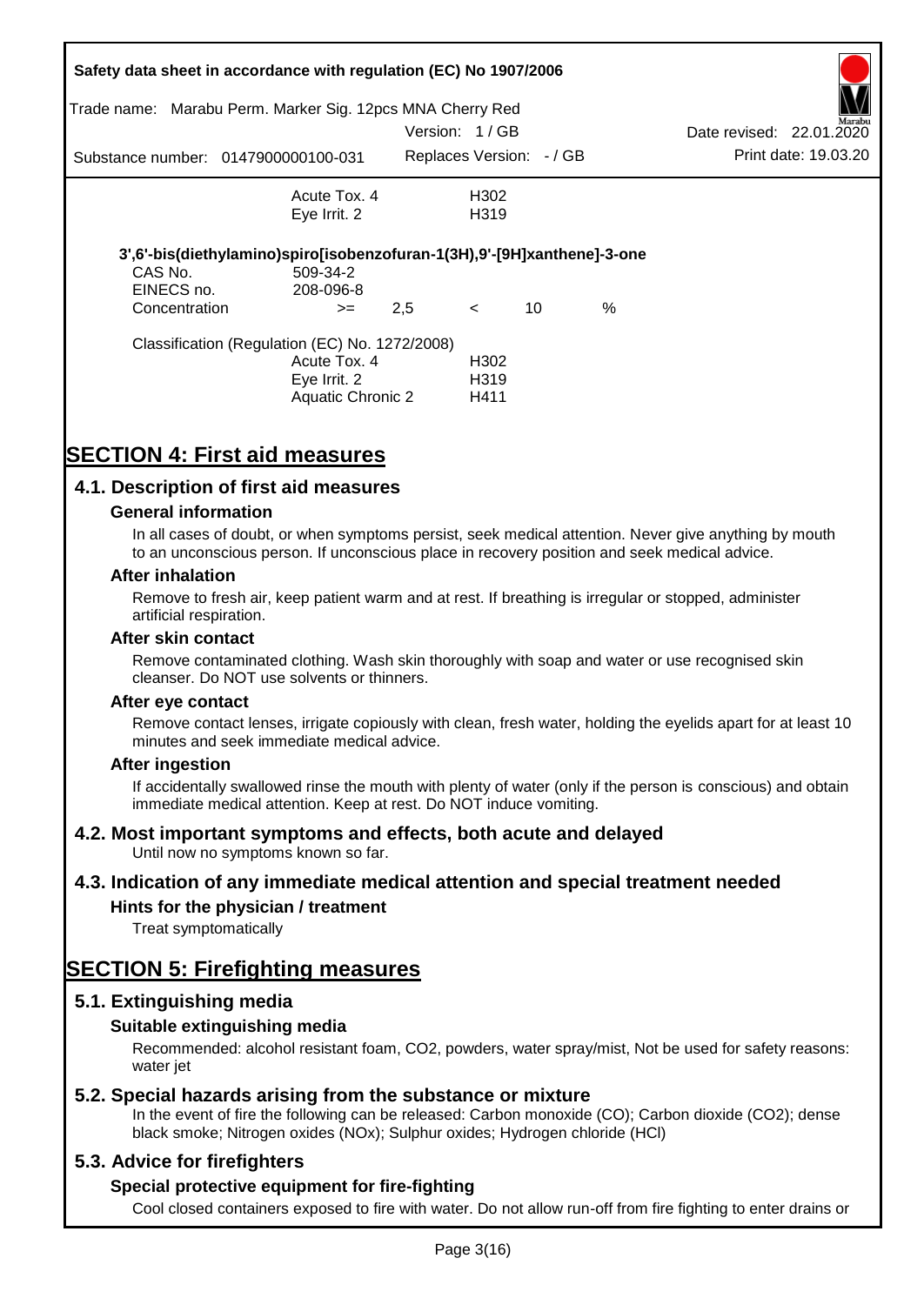Trade name: Marabu Perm. Marker Sig. 12pcs MNA Cherry Red

Version: 1 / GB

Replaces Version: - / GB Print date: 19.03.20 Date revised: 22.01.

Substance number: 0147900000100-031

water courses.

# **SECTION 6: Accidental release measures**

### **6.1. Personal precautions, protective equipment and emergency procedures**

Exclude sources of ignition and ventilate the area. Avoid breathing vapours. Refer to protective measures listed in Sections 7 and 8.

### **6.2. Environmental precautions**

Do not allow to enter drains or waterways. If the product contaminates lakes, rivers or sewage, inform appropriate authorities in accordance with local regulations.

### **6.3. Methods and material for containment and cleaning up**

Contain and collect spillage with non-combustible absorbent materials, e.g. sand, earth, vermiculite, diatomaceous earth and place in container for disposal according to local regulations (see section 13). Clean preferably with a detergent - avoid use of solvents.

### **6.4. Reference to other sections**

Information regarding Safe handling, see Section 7. Information regarding personal protective measures, see Section 8. Information regarding waste disposal, see Section 13.

# **SECTION 7: Handling and storage**

### **7.1. Precautions for safe handling**

### **Advice on safe handling**

Prevent the creation of flammable or explosive concentrations of vapour in air and avoid vapour concentration higher than the occupational exposure limits. In addition, the product should only be used in areas from which all naked lights and other sources of ignition have been excluded. Electrical equipment should be protected to the appropriate standard. Mixture may charge electrostatically: always use earthing leads when transferring from one container to another. Operators should wear anti-static footwear and clothing and floors should be of the conducting type. Isolate from sources of heat, sparks and open flame. No sparking tools should be used. Avoid skin and eye contact. Avoid the inhalation of particulates and spray mist arising from the application of this mixture. Smoking, eating and drinking shall be prohibited in application area. For personal protection see Section 8. Never use pressure to empty: container is not a pressure vessel. Always keep in containers of same material as the original one. Comply with the health and safety at work laws. Do not allow to enter drains or water courses.

### **Advice on protection against fire and explosion**

Vapours are heavier than air and may spread along floors. Vapours may form explosive mixtures with air.

### **Classification of fires / temperature class / Ignition group / Dust explosion class**

| Classification of fires | B (Combustible liquid substances) |
|-------------------------|-----------------------------------|
| Temperature class       | T3                                |

### **7.2. Conditions for safe storage, including any incompatibilities**

### **Requirements for storage rooms and vessels**

Electrical installations/working materials must comply with the local applied technological safety standards. Storage rooms in which filling operations take place must have a conducting floor. Store in accordance with national regulation

#### **Hints on storage assembly**

Store away from oxidising agents, from strongly alkaline and strongly acid materials.

### **Further information on storage conditions**

Observe label precautions. Store between 15 and 30 °C in a dry, well ventilated place away from sources of heat and direct sunlight. Keep container tightly closed. Keep away from sources of ignition. No smoking. Prevent unauthorised access. Containers which are opened must be carefully resealed and kept upright to prevent leakage.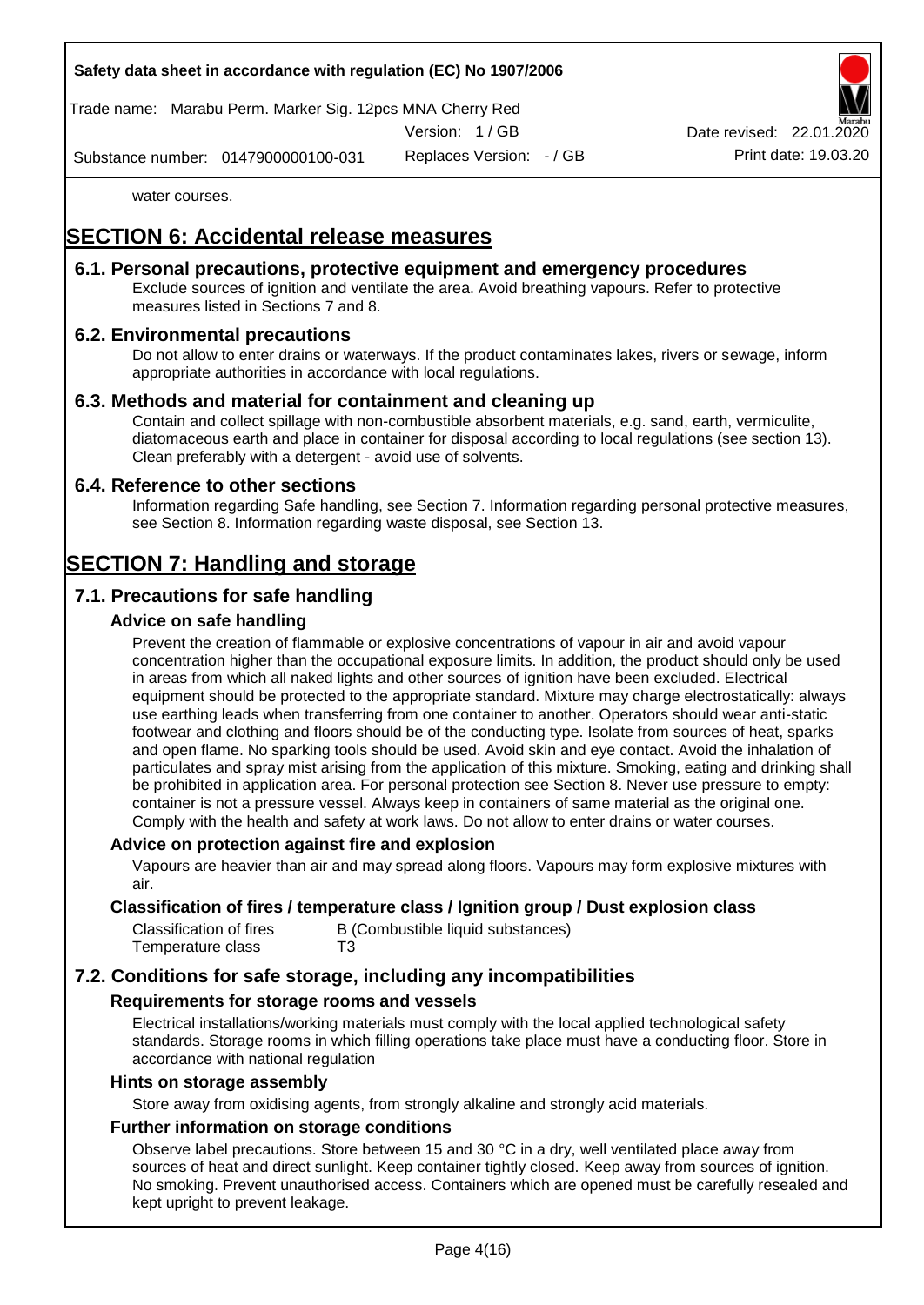| Safety data sheet in accordance with regulation (EC) No 1907/2006   |             |                                          |      |                   |                          |
|---------------------------------------------------------------------|-------------|------------------------------------------|------|-------------------|--------------------------|
| Trade name: Marabu Perm. Marker Sig. 12pcs MNA Cherry Red           |             |                                          |      |                   |                          |
|                                                                     |             | Version: 1/GB                            |      |                   | Date revised: 22.01.2020 |
| Substance number: 0147900000100-031                                 |             | Replaces Version: - / GB                 |      |                   | Print date: 19.03.20     |
| 7.3. Specific end use(s)<br>Painting agent                          |             |                                          |      |                   |                          |
| <b>SECTION 8: Exposure controls/personal protection</b>             |             |                                          |      |                   |                          |
| 8.1. Control parameters                                             |             |                                          |      |                   |                          |
| <b>Exposure limit values</b>                                        |             |                                          |      |                   |                          |
| <b>Ethanol</b>                                                      |             |                                          |      |                   |                          |
| List                                                                | <b>EH40</b> |                                          |      |                   |                          |
| <b>Type</b>                                                         | <b>WEL</b>  |                                          |      |                   |                          |
| Value                                                               | 1920        | mg/m <sup>3</sup>                        | 1000 | ppm(V)            |                          |
| <b>Status: 2011</b>                                                 |             |                                          |      |                   |                          |
| 1-Methoxy-2-propanol                                                |             |                                          |      |                   |                          |
| List                                                                | EH40        |                                          |      |                   |                          |
| <b>Type</b>                                                         | <b>WEL</b>  |                                          |      |                   |                          |
| Value                                                               | 375         | mg/m <sup>3</sup>                        | 100  | ppm(V)            |                          |
| Short term exposure limit<br>Skin resorption / sensibilisation: Sk; | 560         | mg/m <sup>3</sup><br><b>Status: 2011</b> | 150  | ppm(V)            |                          |
|                                                                     |             |                                          |      |                   |                          |
| <b>Derived No/Minimal Effect Levels (DNEL/DMEL)</b>                 |             |                                          |      |                   |                          |
| <b>Ethanol</b>                                                      |             |                                          |      |                   |                          |
| Type of value                                                       |             | Derived No Effect Level (DNEL)           |      |                   |                          |
| Reference group                                                     | Worker      |                                          |      |                   |                          |
| Duration of exposure                                                | Long term   |                                          |      |                   |                          |
| Route of exposure                                                   | inhalative  |                                          |      |                   |                          |
| Mode of action<br>Concentration                                     |             | Systemic effects                         |      |                   |                          |
|                                                                     |             | 950                                      |      | mg/m <sup>3</sup> |                          |
| Type of value                                                       |             | Derived No Effect Level (DNEL)           |      |                   |                          |
| Reference group                                                     | Worker      |                                          |      |                   |                          |
| Duration of exposure                                                | Short term  |                                          |      |                   |                          |
| Route of exposure                                                   | inhalative  |                                          |      |                   |                          |
| Mode of action                                                      |             | Local effects                            |      |                   |                          |
| Concentration                                                       |             | 1900                                     |      | mg/m <sup>3</sup> |                          |
|                                                                     |             |                                          |      |                   |                          |
| Type of value                                                       |             | Derived No Effect Level (DNEL)           |      |                   |                          |
| Reference group                                                     | Worker      |                                          |      |                   |                          |
| Duration of exposure                                                | Long term   |                                          |      |                   |                          |
| Route of exposure                                                   | dermal      |                                          |      |                   |                          |
| Mode of action                                                      |             | Systemic effects                         |      |                   |                          |
| Concentration                                                       |             | 343                                      |      | mg/kg/d           |                          |
| Type of value                                                       |             | Derived No Effect Level (DNEL)           |      |                   |                          |
| Reference group                                                     | Consumer    |                                          |      |                   |                          |
| Duration of exposure                                                | Long term   |                                          |      |                   |                          |
| Route of exposure                                                   | inhalative  |                                          |      |                   |                          |
| Mode of action                                                      |             | Systemic effects                         |      |                   |                          |
| Concentration                                                       |             | 114                                      |      | mg/m <sup>3</sup> |                          |
|                                                                     |             |                                          |      |                   |                          |
| Type of value                                                       |             | Derived No Effect Level (DNEL)           |      |                   |                          |
| Reference group                                                     | Consumer    |                                          |      |                   |                          |
| Duration of exposure                                                | Short term  |                                          |      |                   |                          |
| Route of exposure                                                   | inhalative  |                                          |      |                   |                          |
| Mode of action                                                      |             | Local effects                            |      |                   |                          |
| Concentration                                                       |             | 950                                      |      | mg/m <sup>3</sup> |                          |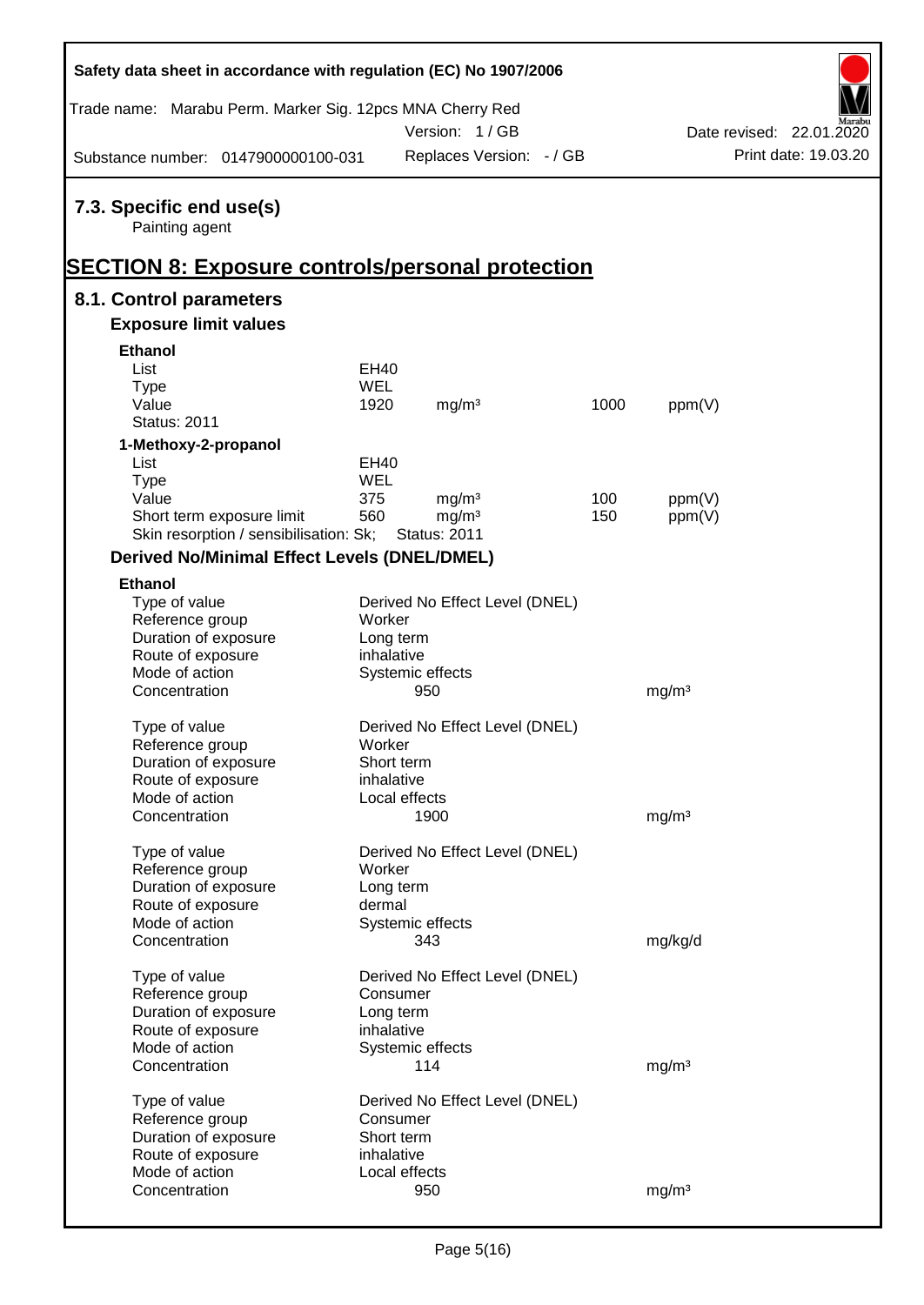| Safety data sheet in accordance with regulation (EC) No 1907/2006 |                                |                          |  |  |  |  |  |  |  |
|-------------------------------------------------------------------|--------------------------------|--------------------------|--|--|--|--|--|--|--|
| Trade name: Marabu Perm. Marker Sig. 12pcs MNA Cherry Red         |                                |                          |  |  |  |  |  |  |  |
|                                                                   | Version: 1/GB                  | Date revised: 22.01.2020 |  |  |  |  |  |  |  |
| Substance number: 0147900000100-031                               | Replaces Version: - / GB       | Print date: 19.03.20     |  |  |  |  |  |  |  |
| Type of value                                                     | Derived No Effect Level (DNEL) |                          |  |  |  |  |  |  |  |
| Reference group                                                   | Consumer                       |                          |  |  |  |  |  |  |  |
| Duration of exposure                                              | Long term                      |                          |  |  |  |  |  |  |  |
| Route of exposure                                                 | dermal                         |                          |  |  |  |  |  |  |  |
| Mode of action                                                    | Systemic effects               |                          |  |  |  |  |  |  |  |
| Concentration                                                     | 206                            | mg/kg/d                  |  |  |  |  |  |  |  |
| Type of value                                                     | Derived No Effect Level (DNEL) |                          |  |  |  |  |  |  |  |
| Reference group                                                   | Consumer                       |                          |  |  |  |  |  |  |  |
| Duration of exposure                                              | Long term                      |                          |  |  |  |  |  |  |  |
| Route of exposure                                                 | oral                           |                          |  |  |  |  |  |  |  |
| Mode of action                                                    | Systemic effects               |                          |  |  |  |  |  |  |  |
| Concentration                                                     | 87                             | mg/kg/d                  |  |  |  |  |  |  |  |
|                                                                   |                                |                          |  |  |  |  |  |  |  |
| 1-Methoxy-2-propanol                                              |                                |                          |  |  |  |  |  |  |  |
| Type of value                                                     | Derived No Effect Level (DNEL) |                          |  |  |  |  |  |  |  |
| Reference group                                                   | Worker                         |                          |  |  |  |  |  |  |  |
| Duration of exposure                                              | Acute                          |                          |  |  |  |  |  |  |  |
| Route of exposure                                                 | inhalative                     |                          |  |  |  |  |  |  |  |
| Mode of action                                                    | Local effects                  |                          |  |  |  |  |  |  |  |
| Concentration                                                     | 553,5                          | mg/m <sup>3</sup>        |  |  |  |  |  |  |  |
| Type of value                                                     | Derived No Effect Level (DNEL) |                          |  |  |  |  |  |  |  |
| Reference group                                                   | Worker                         |                          |  |  |  |  |  |  |  |
| Duration of exposure                                              | Long term                      |                          |  |  |  |  |  |  |  |
| Route of exposure                                                 | dermal                         |                          |  |  |  |  |  |  |  |
| Mode of action                                                    | Systemic effects               |                          |  |  |  |  |  |  |  |
| Concentration                                                     | 50,6                           | mg/person/               |  |  |  |  |  |  |  |
|                                                                   |                                | d                        |  |  |  |  |  |  |  |
| Type of value                                                     | Derived No Effect Level (DNEL) |                          |  |  |  |  |  |  |  |
| Reference group                                                   | Worker                         |                          |  |  |  |  |  |  |  |
| Duration of exposure                                              | Long term                      |                          |  |  |  |  |  |  |  |
| Route of exposure                                                 | inhalative                     |                          |  |  |  |  |  |  |  |
| Mode of action                                                    | Systemic effects               |                          |  |  |  |  |  |  |  |
| Concentration                                                     | 369                            | mg/m <sup>3</sup>        |  |  |  |  |  |  |  |
|                                                                   |                                |                          |  |  |  |  |  |  |  |
| Type of value                                                     | Derived No Effect Level (DNEL) |                          |  |  |  |  |  |  |  |
| Reference group                                                   | <b>General Population</b>      |                          |  |  |  |  |  |  |  |
| Duration of exposure<br>Route of exposure                         | Long term<br>dermal            |                          |  |  |  |  |  |  |  |
| Mode of action                                                    | Systemic effects               |                          |  |  |  |  |  |  |  |
| Concentration                                                     | 18,1                           | mg/kg                    |  |  |  |  |  |  |  |
|                                                                   |                                |                          |  |  |  |  |  |  |  |
| Type of value                                                     | Derived No Effect Level (DNEL) |                          |  |  |  |  |  |  |  |
| Reference group                                                   | <b>General Population</b>      |                          |  |  |  |  |  |  |  |
| Duration of exposure                                              | Long term                      |                          |  |  |  |  |  |  |  |
| Route of exposure                                                 | inhalative                     |                          |  |  |  |  |  |  |  |
| Mode of action                                                    | Systemic effects               |                          |  |  |  |  |  |  |  |
| Concentration                                                     | 43,9                           | mg/m <sup>3</sup>        |  |  |  |  |  |  |  |
| Type of value                                                     | Derived No Effect Level (DNEL) |                          |  |  |  |  |  |  |  |
| Reference group                                                   | <b>General Population</b>      |                          |  |  |  |  |  |  |  |
| Duration of exposure                                              | Long term                      |                          |  |  |  |  |  |  |  |
| Route of exposure                                                 | oral                           |                          |  |  |  |  |  |  |  |
| Mode of action                                                    | Systemic effects               |                          |  |  |  |  |  |  |  |
| Concentration                                                     | 3,3                            | mg/kg/d                  |  |  |  |  |  |  |  |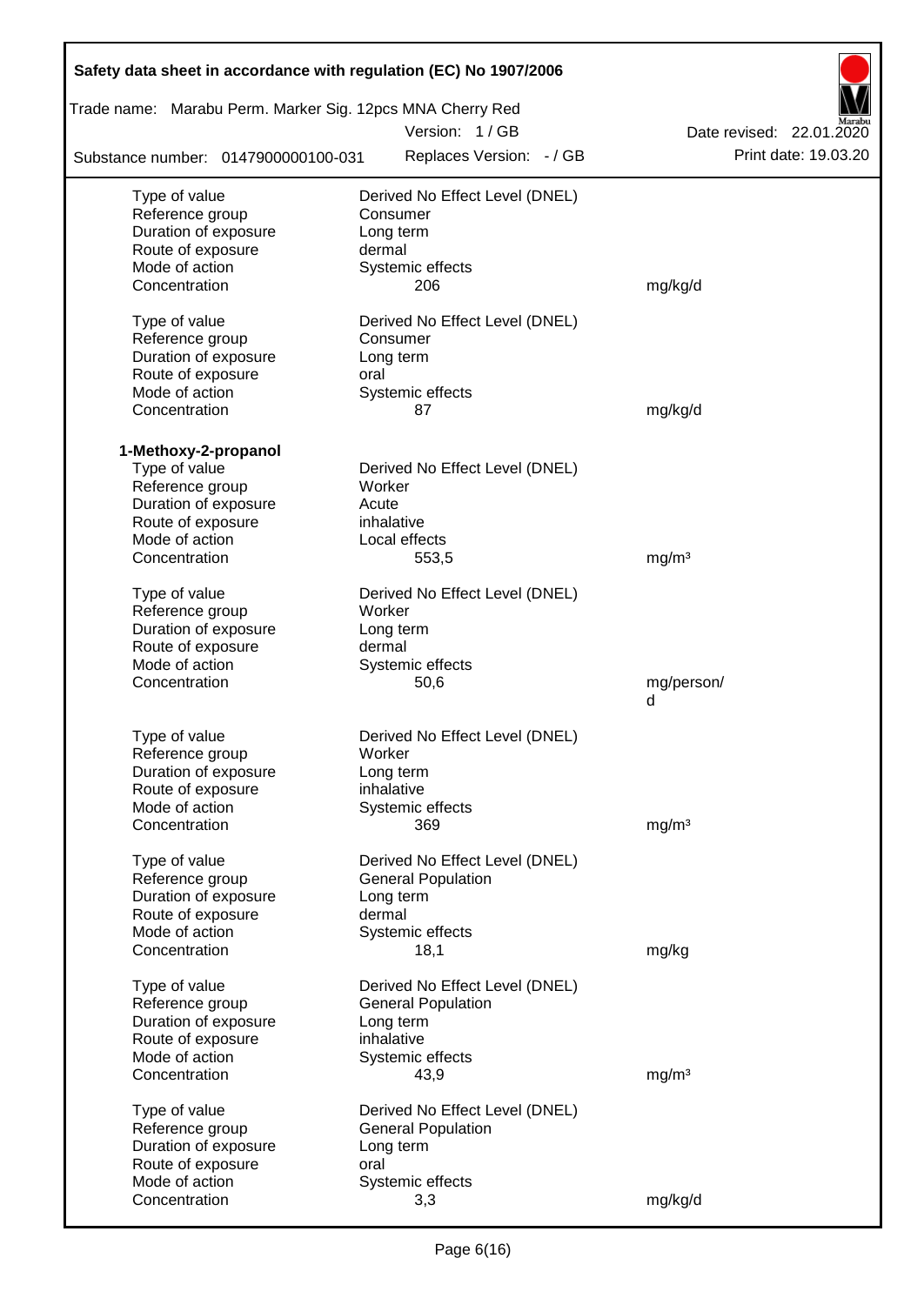Version: 1 / GB

Substance number: 0147900000100-031

Replaces Version: - / GB Print date: 19.03.20 Date revised: 22.01.2020

| <b>Benzyl alcohol</b> |                                |                   |
|-----------------------|--------------------------------|-------------------|
| Type of value         | Derived No Effect Level (DNEL) |                   |
| Reference group       | Worker                         |                   |
| Duration of exposure  | Long term                      |                   |
| Route of exposure     | inhalative                     |                   |
| Mode of action        | Systemic effects               |                   |
| Concentration         | 22                             | mg/m <sup>3</sup> |
|                       |                                |                   |
| Type of value         | Derived No Effect Level (DNEL) |                   |
| Reference group       | Worker                         |                   |
| Duration of exposure  | Short term                     |                   |
| Route of exposure     | inhalative                     |                   |
| Mode of action        | Systemic effects               |                   |
| Concentration         | 110                            | mg/m <sup>3</sup> |
|                       |                                |                   |
| Type of value         | Derived No Effect Level (DNEL) |                   |
| Reference group       | Worker                         |                   |
| Duration of exposure  | Long term                      |                   |
| Route of exposure     | dermal                         |                   |
| Mode of action        | Systemic effects               |                   |
| Concentration         | 8                              | mg/kg/d           |
|                       |                                |                   |
| Type of value         | Derived No Effect Level (DNEL) |                   |
| Reference group       | Worker                         |                   |
| Duration of exposure  | Short term                     |                   |
| Route of exposure     | dermal                         |                   |
| Mode of action        | Systemic effects               |                   |
| Concentration         | 40                             | mg/kg/d           |
|                       |                                |                   |
| Type of value         | Derived No Effect Level (DNEL) |                   |
| Reference group       | Consumer                       |                   |
| Duration of exposure  | Long term                      |                   |
| Route of exposure     | inhalative                     |                   |
| Mode of action        | Systemic effects               |                   |
| Concentration         | 5,4                            | mg/m <sup>3</sup> |
|                       |                                |                   |
| Type of value         | Derived No Effect Level (DNEL) |                   |
| Reference group       | Consumer                       |                   |
| Duration of exposure  | Short term                     |                   |
| Route of exposure     | inhalative                     |                   |
| Mode of action        | Systemic effects               |                   |
| Concentration         | 27                             | mg/m <sup>3</sup> |
|                       |                                |                   |
| Type of value         | Derived No Effect Level (DNEL) |                   |
| Reference group       | Consumer                       |                   |
| Duration of exposure  | Long term                      |                   |
| Route of exposure     | dermal                         |                   |
| Mode of action        | Systemic effects               |                   |
| Concentration         | 4                              | mg/kg/d           |
|                       |                                |                   |
| Type of value         | Derived No Effect Level (DNEL) |                   |
| Reference group       | Consumer                       |                   |
| Duration of exposure  | Short term                     |                   |
| Route of exposure     | dermal                         |                   |
| Mode of action        | Systemic effects               |                   |
| Concentration         | 20                             | mg/kg/d           |
|                       |                                |                   |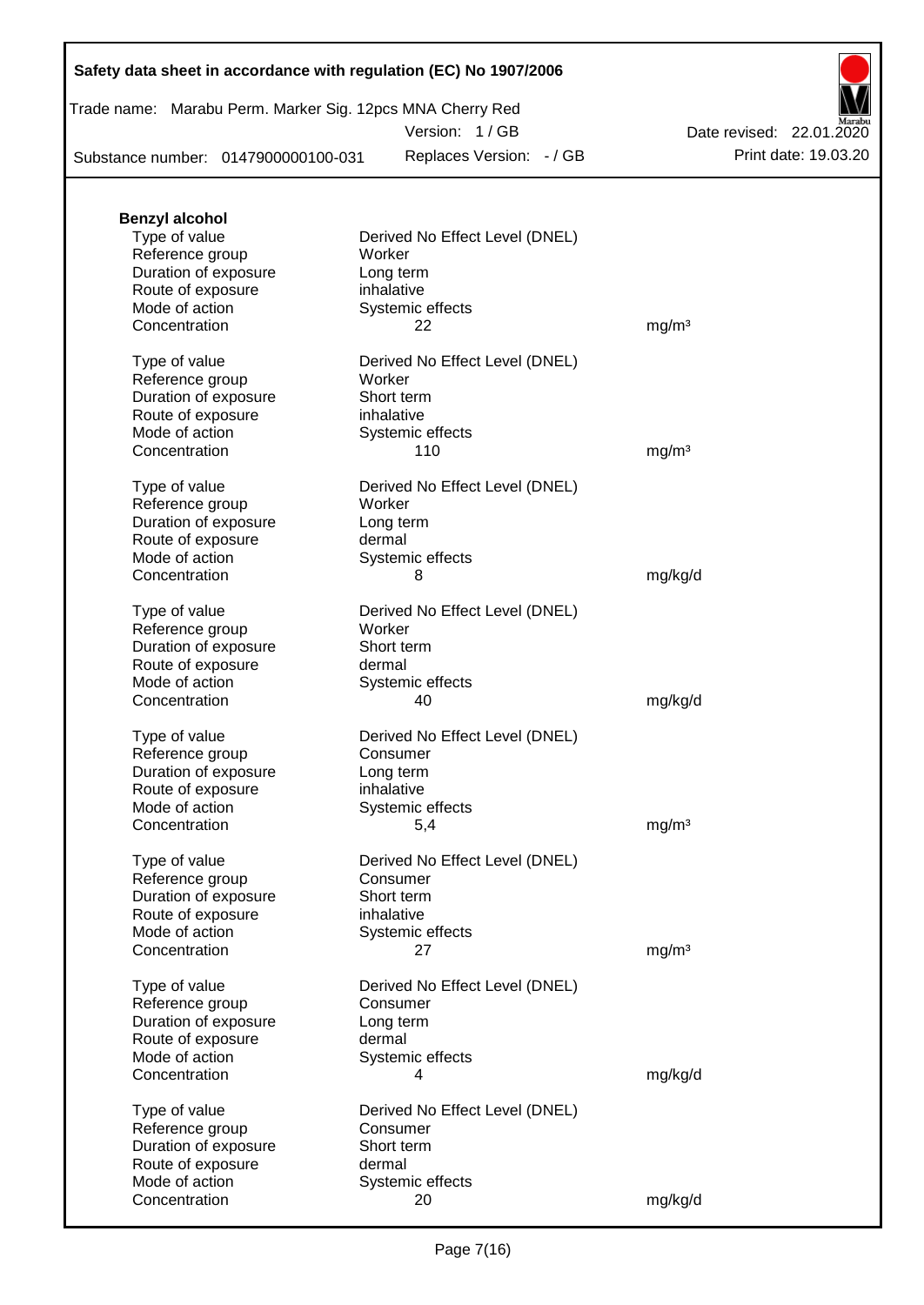| Trade name: Marabu Perm. Marker Sig. 12pcs MNA Cherry Red |             | Version: 1/GB                              |                          |  |  |
|-----------------------------------------------------------|-------------|--------------------------------------------|--------------------------|--|--|
|                                                           |             |                                            | Date revised: 22.01.2020 |  |  |
| Substance number: 0147900000100-031                       |             | Replaces Version: - / GB                   | Print date: 19.03.20     |  |  |
| Type of value                                             |             |                                            |                          |  |  |
| Reference group                                           |             | Derived No Effect Level (DNEL)<br>Consumer |                          |  |  |
| Duration of exposure                                      |             | Long term                                  |                          |  |  |
| Route of exposure                                         | oral        |                                            |                          |  |  |
| Mode of action                                            |             | Systemic effects                           |                          |  |  |
| Concentration                                             |             | 4                                          | mg/kg/d                  |  |  |
| Type of value                                             |             | Derived No Effect Level (DNEL)             |                          |  |  |
| Reference group                                           |             | Consumer                                   |                          |  |  |
| Duration of exposure                                      |             | Short term                                 |                          |  |  |
| Route of exposure                                         | oral        |                                            |                          |  |  |
| Mode of action                                            |             | Systemic effects                           |                          |  |  |
| Concentration                                             |             | 20                                         | mg/kg/d                  |  |  |
| <b>Predicted No Effect Concentration (PNEC)</b>           |             |                                            |                          |  |  |
| <b>Ethanol</b>                                            |             |                                            |                          |  |  |
| Type of value                                             | <b>PNEC</b> |                                            |                          |  |  |
| <b>Type</b>                                               |             | Freshwater                                 |                          |  |  |
| Concentration                                             |             | 0,96                                       | mg/l                     |  |  |
| Type of value                                             | <b>PNEC</b> |                                            |                          |  |  |
| <b>Type</b>                                               |             | Saltwater                                  |                          |  |  |
| Concentration                                             |             | 0,79                                       | mg/l                     |  |  |
| Type of value                                             | <b>PNEC</b> |                                            |                          |  |  |
| <b>Type</b>                                               |             | Water (intermittent release)               |                          |  |  |
| Concentration                                             |             | 2,75                                       | mg/l                     |  |  |
| Type of value                                             | <b>PNEC</b> |                                            |                          |  |  |
| Type                                                      |             | Sewage treatment plant (STP)               |                          |  |  |
| Concentration                                             |             | 580                                        | mg/l                     |  |  |
| Type of value                                             | <b>PNEC</b> |                                            |                          |  |  |
| <b>Type</b>                                               |             | Freshwater sediment                        |                          |  |  |
| Concentration                                             |             | 3,6                                        | mg/kg                    |  |  |
| Type of value                                             | <b>PNEC</b> |                                            |                          |  |  |
| <b>Type</b>                                               |             | Marine sediment                            |                          |  |  |
| Concentration                                             |             | 2,9                                        | mg/kg                    |  |  |
| Type of value                                             | <b>PNEC</b> |                                            |                          |  |  |
| <b>Type</b>                                               | Soil        |                                            |                          |  |  |
| Concentration                                             |             | 0,63                                       | mg/kg                    |  |  |
| 1-Methoxy-2-propanol                                      |             |                                            |                          |  |  |
| Type of value                                             | <b>PNEC</b> |                                            |                          |  |  |
| <b>Type</b>                                               |             | Freshwater                                 |                          |  |  |
| Concentration                                             |             | 10                                         | mg/l                     |  |  |
| Type of value                                             | <b>PNEC</b> |                                            |                          |  |  |
| <b>Type</b>                                               | Water       |                                            |                          |  |  |
| Concentration                                             |             | 41,6                                       | mg/kg                    |  |  |
| Type of value                                             | <b>PNEC</b> |                                            |                          |  |  |
| <b>Type</b>                                               |             | Sediment                                   |                          |  |  |
| Concentration                                             |             | 41,6                                       | mg/kg                    |  |  |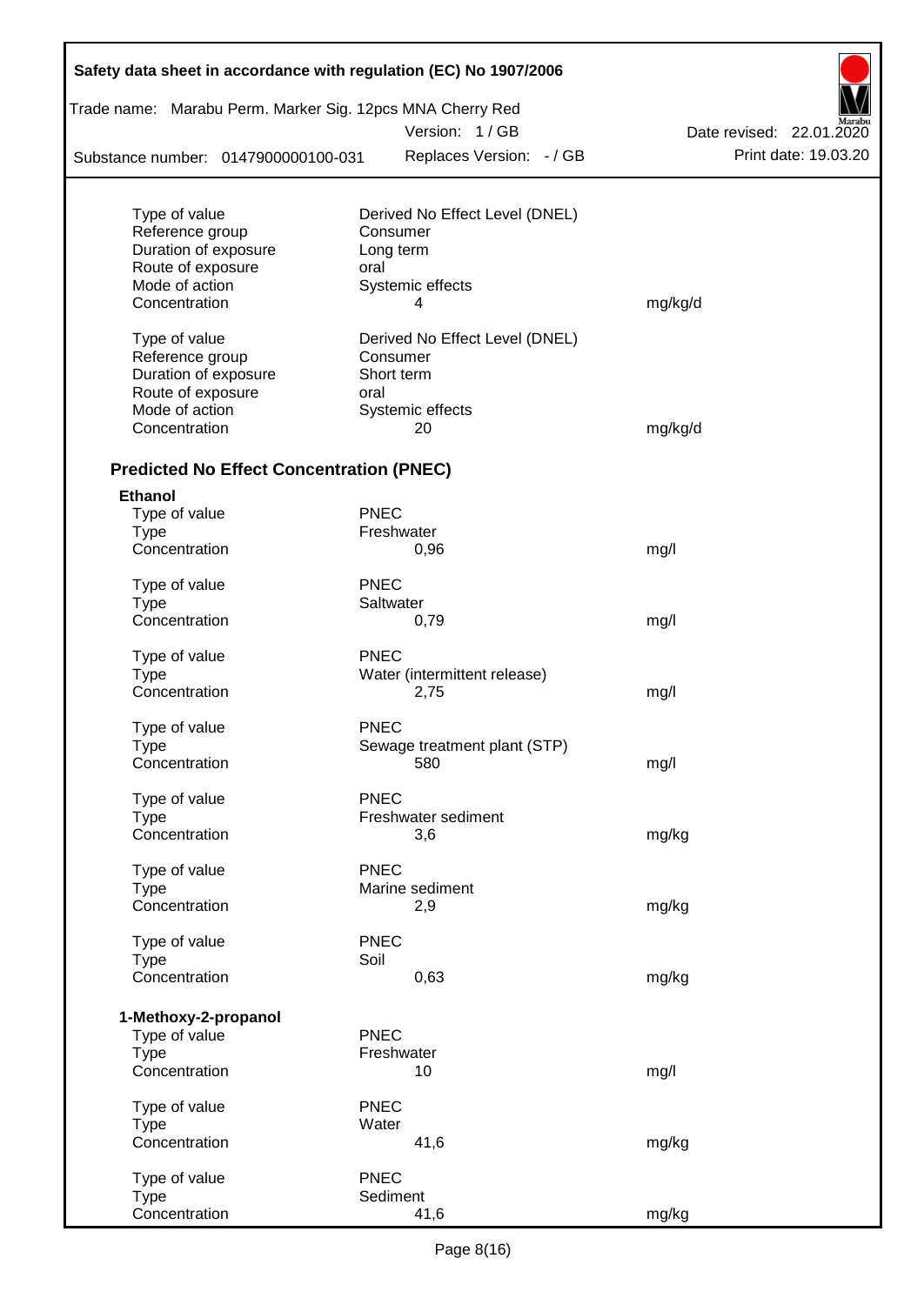|                                     | Trade name: Marabu Perm. Marker Sig. 12pcs MNA Cherry Red<br>Version: 1/GB | Marabu<br>Date revised: 22.01.2020 |
|-------------------------------------|----------------------------------------------------------------------------|------------------------------------|
| Substance number: 0147900000100-031 | Replaces Version: - / GB                                                   | Print date: 19.03.20               |
| Type of value                       | <b>PNEC</b>                                                                |                                    |
| <b>Type</b>                         | Marine sediment                                                            |                                    |
| Concentration                       | 4,17                                                                       | mg/kg                              |
| Type of value                       | <b>PNEC</b>                                                                |                                    |
| <b>Type</b>                         | Soil                                                                       |                                    |
| Concentration                       | 2,47                                                                       | mg/kg                              |
| Type of value                       | <b>PNEC</b>                                                                |                                    |
| <b>Type</b>                         | Sewage treatment plant (STP)                                               |                                    |
| Concentration                       | 100                                                                        | mg/l                               |
| <b>Benzyl alcohol</b>               |                                                                            |                                    |
| Type of value                       | <b>PNEC</b>                                                                |                                    |
| <b>Type</b>                         | Freshwater                                                                 |                                    |
| Concentration                       | 1                                                                          | mg/l                               |
| Type of value                       | <b>PNEC</b>                                                                |                                    |
| Type                                | Saltwater                                                                  |                                    |
| Concentration                       | 0,1                                                                        | mg/l                               |
| Type of value                       | <b>PNEC</b>                                                                |                                    |
| <b>Type</b>                         | Water (intermittent release)                                               |                                    |
| Concentration                       | 2,3                                                                        | mg/l                               |
| Type of value                       | PNEC                                                                       |                                    |
| <b>Type</b>                         | Sewage treatment plant (STP)                                               |                                    |
| Concentration                       | 39                                                                         | mg/l                               |
| Type of value                       | <b>PNEC</b>                                                                |                                    |
| Type                                | Freshwater sediment                                                        |                                    |
| Concentration                       | 5,27                                                                       | mg/kg                              |
| Type of value                       | <b>PNEC</b>                                                                |                                    |
| <b>Type</b>                         | Marine sediment                                                            |                                    |
| Concentration                       | 0,527                                                                      | mg/kg                              |
| Type of value                       | <b>PNEC</b>                                                                |                                    |
| <b>Type</b>                         | Soil                                                                       |                                    |
| Concentration                       | 0,456                                                                      | mg/kg                              |

### **8.2. Exposure controls**

#### **Exposure controls**

Provide adequate ventilation. Where reasonably practicable this should be achieved by the use of local exhaust ventilation and good general extraction. If these are not sufficient to maintain concentrations of particulates and solvent vapour below the OEL, suitable respiratory protection must be worn.

#### **Respiratory protection**

If workers are exposed to concentrations above the exposure limit they must use appropriate, certified respirators. Full mask, filter A

#### **Hand protection**

There is no one glove material or combination of materials that will give unlimited resistance to any individual or combination of chemicals.

For prolonged or repeated handling nitrile rubber gloves with textile undergloves are required. Material thickness  $\rightarrow$  0.5 mm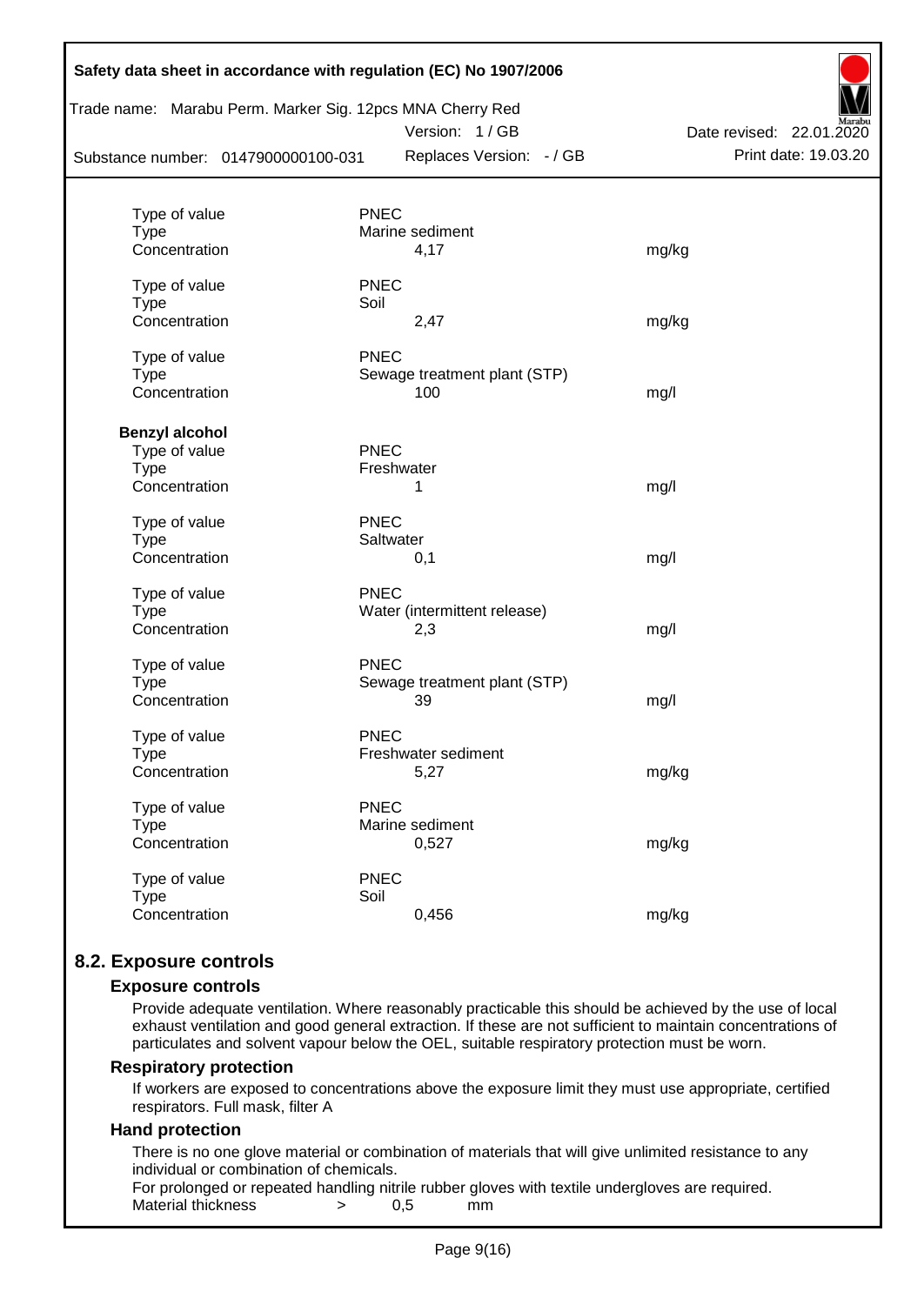| Safety data sheet in accordance with regulation (EC) No 1907/2006                                                                                                                                                                                                                                                                                                                            |                             |     |     |                                                                                                                                                                                                                                                                                                                    |
|----------------------------------------------------------------------------------------------------------------------------------------------------------------------------------------------------------------------------------------------------------------------------------------------------------------------------------------------------------------------------------------------|-----------------------------|-----|-----|--------------------------------------------------------------------------------------------------------------------------------------------------------------------------------------------------------------------------------------------------------------------------------------------------------------------|
| Trade name: Marabu Perm. Marker Sig. 12pcs MNA Cherry Red                                                                                                                                                                                                                                                                                                                                    |                             |     |     |                                                                                                                                                                                                                                                                                                                    |
|                                                                                                                                                                                                                                                                                                                                                                                              | Version: 1/GB               |     |     | Date revised: 22.01.2020                                                                                                                                                                                                                                                                                           |
| Substance number: 0147900000100-031                                                                                                                                                                                                                                                                                                                                                          | Replaces Version: - / GB    |     |     | Print date: 19.03.20                                                                                                                                                                                                                                                                                               |
| Breakthrough time<br>$\prec$<br>The breakthrough time must be greater than the end use time of the product.<br>replacement must be followed.<br>Gloves should be replaced regularly and if there is any sign of damage to the glove material.<br>Always ensure that gloves are free from defects and that they are stored and used correctly.<br>maintenance.<br>once exposure has occurred. | 30                          | min |     | The instructions and information provided by the glove manufacturer on use, storage, maintenance and<br>The performance or effectiveness of the glove may be reduced by physical/ chemical damage and poor<br>Barrier creams may help to protect the exposed areas of the skin, they should however not be applied |
| Eye protection                                                                                                                                                                                                                                                                                                                                                                               |                             |     |     |                                                                                                                                                                                                                                                                                                                    |
| Use safety eyewear designed to protect against splash of liquids.                                                                                                                                                                                                                                                                                                                            |                             |     |     |                                                                                                                                                                                                                                                                                                                    |
| <b>Body protection</b>                                                                                                                                                                                                                                                                                                                                                                       |                             |     |     |                                                                                                                                                                                                                                                                                                                    |
| Cotton or cotton/synthetic overalls or coveralls are normally suitable.                                                                                                                                                                                                                                                                                                                      |                             |     |     |                                                                                                                                                                                                                                                                                                                    |
|                                                                                                                                                                                                                                                                                                                                                                                              |                             |     |     |                                                                                                                                                                                                                                                                                                                    |
| <b>SECTION 9: Physical and chemical properties</b>                                                                                                                                                                                                                                                                                                                                           |                             |     |     |                                                                                                                                                                                                                                                                                                                    |
| 9.1. Information on basic physical and chemical properties                                                                                                                                                                                                                                                                                                                                   |                             |     |     |                                                                                                                                                                                                                                                                                                                    |
| <b>Form</b>                                                                                                                                                                                                                                                                                                                                                                                  | liquid                      |     |     |                                                                                                                                                                                                                                                                                                                    |
| Colour                                                                                                                                                                                                                                                                                                                                                                                       | coloured                    |     |     |                                                                                                                                                                                                                                                                                                                    |
| <b>Odour</b>                                                                                                                                                                                                                                                                                                                                                                                 | mild, alcoholic             |     |     |                                                                                                                                                                                                                                                                                                                    |
| <b>Odour threshold</b>                                                                                                                                                                                                                                                                                                                                                                       |                             |     |     |                                                                                                                                                                                                                                                                                                                    |
| Remarks                                                                                                                                                                                                                                                                                                                                                                                      | No data available           |     |     |                                                                                                                                                                                                                                                                                                                    |
| pH value                                                                                                                                                                                                                                                                                                                                                                                     |                             |     |     |                                                                                                                                                                                                                                                                                                                    |
| Value                                                                                                                                                                                                                                                                                                                                                                                        | 5,5                         | to  | 7,5 |                                                                                                                                                                                                                                                                                                                    |
| <b>Melting point</b><br>Remarks                                                                                                                                                                                                                                                                                                                                                              | not determined              |     |     |                                                                                                                                                                                                                                                                                                                    |
| <b>Freezing point</b>                                                                                                                                                                                                                                                                                                                                                                        |                             |     |     |                                                                                                                                                                                                                                                                                                                    |
| Remarks                                                                                                                                                                                                                                                                                                                                                                                      | not determined              |     |     |                                                                                                                                                                                                                                                                                                                    |
| Initial boiling point and boiling range                                                                                                                                                                                                                                                                                                                                                      |                             |     |     |                                                                                                                                                                                                                                                                                                                    |
| Value                                                                                                                                                                                                                                                                                                                                                                                        | 80                          | to  | 90  | $^{\circ}C$                                                                                                                                                                                                                                                                                                        |
| <b>Flash point</b>                                                                                                                                                                                                                                                                                                                                                                           |                             |     |     |                                                                                                                                                                                                                                                                                                                    |
| Value                                                                                                                                                                                                                                                                                                                                                                                        | 35                          |     |     | $\rm ^{\circ}C$                                                                                                                                                                                                                                                                                                    |
| Method                                                                                                                                                                                                                                                                                                                                                                                       | ASTM D 6450 (CCCFP)         |     |     |                                                                                                                                                                                                                                                                                                                    |
| Evaporation rate (ether $= 1$ ) :<br>Remarks                                                                                                                                                                                                                                                                                                                                                 | not determined              |     |     |                                                                                                                                                                                                                                                                                                                    |
| <b>Flammability (solid, gas)</b>                                                                                                                                                                                                                                                                                                                                                             |                             |     |     |                                                                                                                                                                                                                                                                                                                    |
| Not applicable                                                                                                                                                                                                                                                                                                                                                                               |                             |     |     |                                                                                                                                                                                                                                                                                                                    |
| Upper/lower flammability or explosive limits                                                                                                                                                                                                                                                                                                                                                 |                             |     |     |                                                                                                                                                                                                                                                                                                                    |
| Lower explosion limit<br>Upper explosion limit                                                                                                                                                                                                                                                                                                                                               | 1,5<br>appr.<br>15<br>appr. |     |     | %(V)<br>%(V)                                                                                                                                                                                                                                                                                                       |
| Source                                                                                                                                                                                                                                                                                                                                                                                       | Literature value            |     |     |                                                                                                                                                                                                                                                                                                                    |
| <b>Vapour density</b>                                                                                                                                                                                                                                                                                                                                                                        |                             |     |     |                                                                                                                                                                                                                                                                                                                    |
| Remarks                                                                                                                                                                                                                                                                                                                                                                                      | not determined              |     |     |                                                                                                                                                                                                                                                                                                                    |
| <b>Density</b>                                                                                                                                                                                                                                                                                                                                                                               |                             |     |     |                                                                                                                                                                                                                                                                                                                    |
| Remarks                                                                                                                                                                                                                                                                                                                                                                                      | not determined              |     |     |                                                                                                                                                                                                                                                                                                                    |
| Solubility in water                                                                                                                                                                                                                                                                                                                                                                          |                             |     |     |                                                                                                                                                                                                                                                                                                                    |
| Remarks                                                                                                                                                                                                                                                                                                                                                                                      | partially miscible          |     |     |                                                                                                                                                                                                                                                                                                                    |
| <b>Partition coefficient: n-octanol/water</b>                                                                                                                                                                                                                                                                                                                                                |                             |     |     |                                                                                                                                                                                                                                                                                                                    |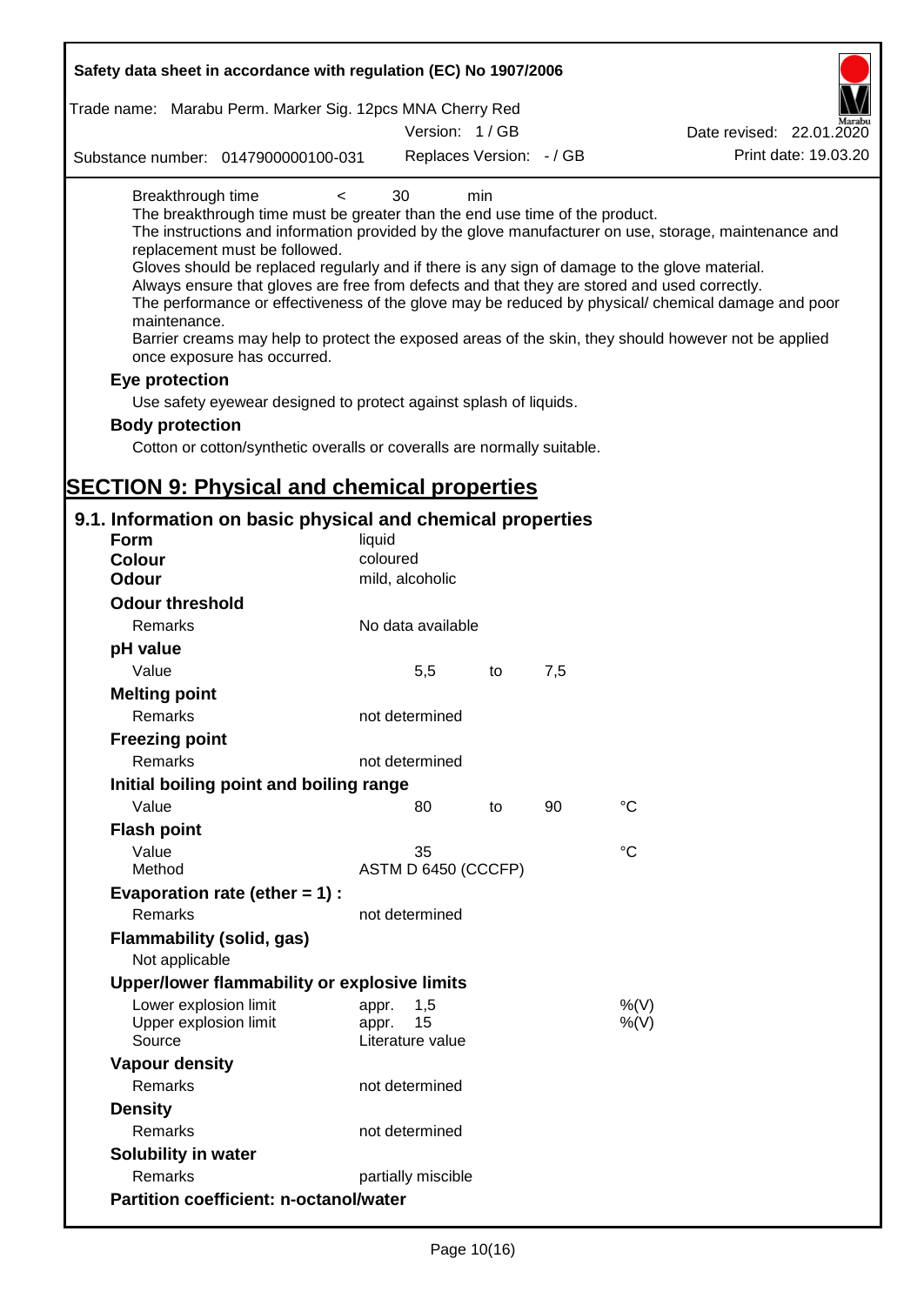|                              | Safety data sheet in accordance with regulation (EC) No 1907/2006                                                                            |       |                                                  |    |   |             |                                                                                                        |
|------------------------------|----------------------------------------------------------------------------------------------------------------------------------------------|-------|--------------------------------------------------|----|---|-------------|--------------------------------------------------------------------------------------------------------|
|                              | Trade name: Marabu Perm. Marker Sig. 12pcs MNA Cherry Red                                                                                    |       | Version: 1/GB                                    |    |   |             | Date revised: 22.01.2020                                                                               |
|                              | Substance number: 0147900000100-031                                                                                                          |       | Replaces Version: - / GB                         |    |   |             | Print date: 19.03.20                                                                                   |
| Remarks                      |                                                                                                                                              |       | Not applicable                                   |    |   |             |                                                                                                        |
| Ignition temperature         |                                                                                                                                              |       |                                                  |    |   |             |                                                                                                        |
| Value<br>Source              |                                                                                                                                              | appr. | 287<br>Literature value                          |    |   | $^{\circ}C$ |                                                                                                        |
| <b>Viscosity</b>             |                                                                                                                                              |       |                                                  |    |   |             |                                                                                                        |
| Value                        |                                                                                                                                              |       | 3                                                | to | 6 | mPa.s       |                                                                                                        |
| <b>Efflux time</b>           |                                                                                                                                              |       |                                                  |    |   |             |                                                                                                        |
| Remarks                      |                                                                                                                                              |       | not determined                                   |    |   |             |                                                                                                        |
| <b>Explosive properties</b>  |                                                                                                                                              |       |                                                  |    |   |             |                                                                                                        |
| evaluation                   |                                                                                                                                              | no    |                                                  |    |   |             |                                                                                                        |
| <b>Oxidising properties</b>  |                                                                                                                                              |       |                                                  |    |   |             |                                                                                                        |
| evaluation                   |                                                                                                                                              |       | None known                                       |    |   |             |                                                                                                        |
| 9.2. Other information       |                                                                                                                                              |       |                                                  |    |   |             |                                                                                                        |
| <b>Other information</b>     |                                                                                                                                              |       |                                                  |    |   |             |                                                                                                        |
|                              |                                                                                                                                              |       |                                                  |    |   |             | The physical specifications are approximate values and refer to the used safety relevant component(s). |
|                              | <b>SECTION 10: Stability and reactivity</b>                                                                                                  |       |                                                  |    |   |             |                                                                                                        |
| 10.1. Reactivity             | No hazardous reactions when stored and handled according to prescribed instructions.                                                         |       |                                                  |    |   |             |                                                                                                        |
| 10.2. Chemical stability     | Stable under recommended storage and handling conditions (see section 7).                                                                    |       |                                                  |    |   |             |                                                                                                        |
| exothermic reactions.        | 10.3. Possibility of hazardous reactions<br>Keep away from oxidising agents, strongly alkaline and strongly acid materials in order to avoid |       |                                                  |    |   |             |                                                                                                        |
| 10.4. Conditions to avoid    | When exposed to high temperatures may produce hazardous decomposition products.                                                              |       |                                                  |    |   |             |                                                                                                        |
| 10.5. Incompatible materials | No hazardous reactions when stored and handled according to prescribed instructions.                                                         |       |                                                  |    |   |             |                                                                                                        |
|                              | 10.6. Hazardous decomposition products<br>See chapter 5.2 (Firefighting measures - Special hazards arising from the substance or mixture).   |       |                                                  |    |   |             |                                                                                                        |
|                              | <b>SECTION 11: Toxicological information</b>                                                                                                 |       |                                                  |    |   |             |                                                                                                        |
|                              | 11.1. Information on toxicological effects                                                                                                   |       |                                                  |    |   |             |                                                                                                        |
| <b>Acute oral toxicity</b>   |                                                                                                                                              |       |                                                  |    |   |             |                                                                                                        |
| <b>ATE</b>                   | $\geq$                                                                                                                                       |       | 2.000                                            |    |   | mg/kg       |                                                                                                        |
| Method                       |                                                                                                                                              |       | calculated value (Regulation (EC) No. 1272/2008) |    |   |             |                                                                                                        |
|                              | <b>Acute oral toxicity (Components)</b>                                                                                                      |       |                                                  |    |   |             |                                                                                                        |
| 1-Methoxy-2-propanol         |                                                                                                                                              |       |                                                  |    |   |             |                                                                                                        |
| <b>Species</b>               | rat                                                                                                                                          |       |                                                  |    |   |             |                                                                                                        |
| LD50                         |                                                                                                                                              |       | 5200                                             |    |   | mg/kg       |                                                                                                        |
| <b>Benzyl alcohol</b>        |                                                                                                                                              |       |                                                  |    |   |             |                                                                                                        |
| <b>Species</b><br>LD50       | rat                                                                                                                                          |       | 1620                                             |    |   | mg/kg       |                                                                                                        |
| <b>Acute dermal toxicity</b> |                                                                                                                                              |       |                                                  |    |   |             |                                                                                                        |
| Remarks                      |                                                                                                                                              |       |                                                  |    |   |             | Based on available data, the classification criteria are not met.                                      |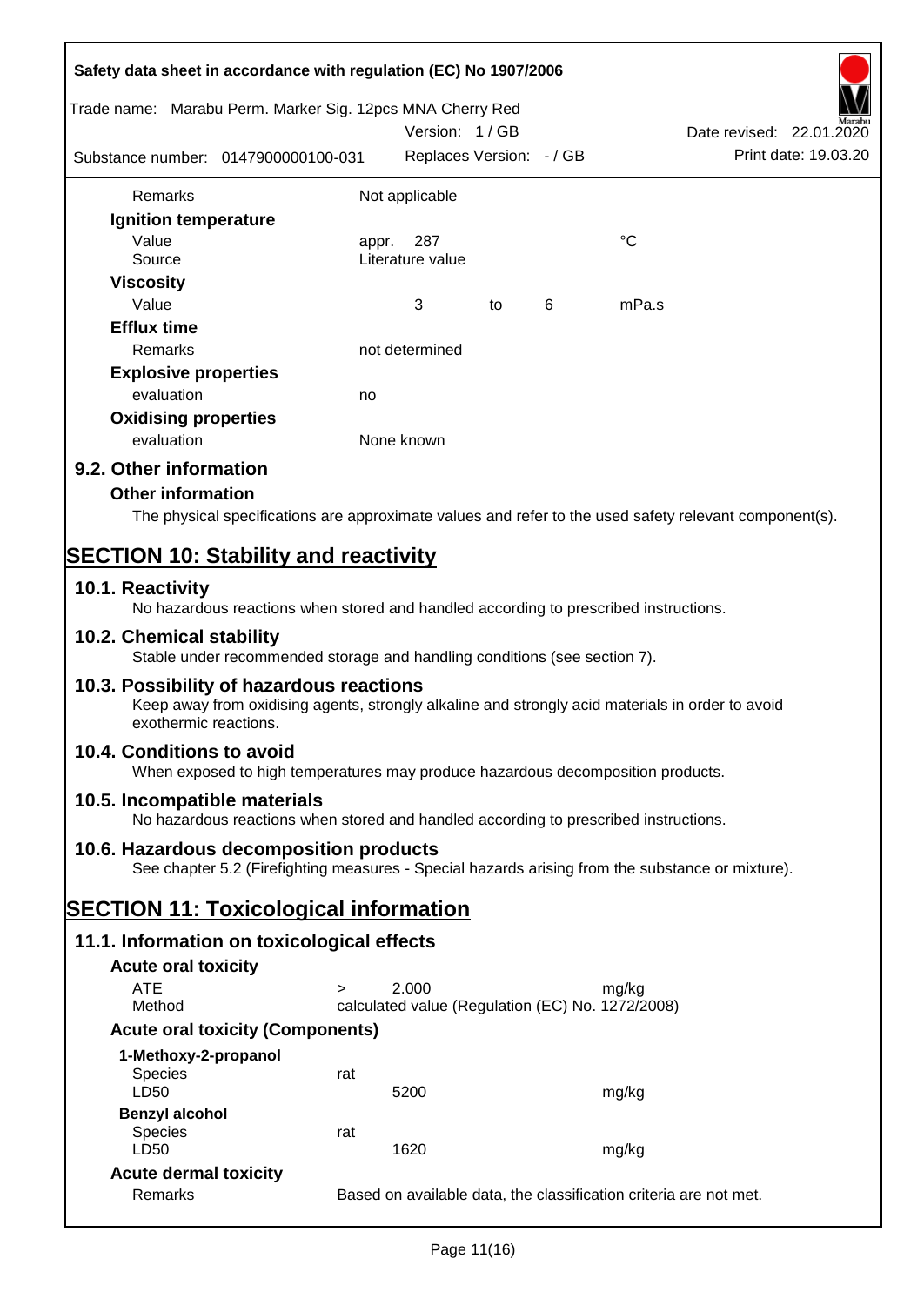| Trade name: Marabu Perm. Marker Sig. 12pcs MNA Cherry Red<br>Substance number: 0147900000100-031 |                                     |            | Version: 1/GB<br>Replaces Version: - / GB                                  | Date revised: 22.01.2020<br>Print date: 19.03.20                                                                                                                                                                                                                                                                                                                                                                      |
|--------------------------------------------------------------------------------------------------|-------------------------------------|------------|----------------------------------------------------------------------------|-----------------------------------------------------------------------------------------------------------------------------------------------------------------------------------------------------------------------------------------------------------------------------------------------------------------------------------------------------------------------------------------------------------------------|
| <b>Acute dermal toxicity (Components)</b>                                                        |                                     |            |                                                                            |                                                                                                                                                                                                                                                                                                                                                                                                                       |
| 1-Methoxy-2-propanol<br>Species<br>LD50                                                          | rabbit                              | 14000      |                                                                            | mg/kg                                                                                                                                                                                                                                                                                                                                                                                                                 |
| <b>Acute inhalational toxicity</b>                                                               |                                     |            |                                                                            |                                                                                                                                                                                                                                                                                                                                                                                                                       |
| <b>ATE</b><br>Administration/Form<br>Method<br>Remarks                                           | $\geq$<br>Vapors                    | 20         | calculated value (Regulation (EC) No. 1272/2008)                           | mg/l<br>Based on available data, the classification criteria are not met.                                                                                                                                                                                                                                                                                                                                             |
| <b>Acute inhalative toxicity (Components)</b>                                                    |                                     |            |                                                                            |                                                                                                                                                                                                                                                                                                                                                                                                                       |
| <b>Benzyl alcohol</b>                                                                            |                                     |            |                                                                            |                                                                                                                                                                                                                                                                                                                                                                                                                       |
| <b>Species</b><br>LD <sub>0</sub><br>Duration of exposure<br>Administration/Form<br>Method       | rat<br>Dust/Mist<br><b>OECD 403</b> | 4,178<br>4 | h                                                                          | mg/l                                                                                                                                                                                                                                                                                                                                                                                                                  |
| <b>Benzyl alcohol</b>                                                                            |                                     |            |                                                                            |                                                                                                                                                                                                                                                                                                                                                                                                                       |
| <b>Species</b><br>LD50<br>Duration of exposure<br>Administration/Form                            | rat<br>$\geq$<br>Dust/Mist          | 5<br>4     | h                                                                          | mg/l                                                                                                                                                                                                                                                                                                                                                                                                                  |
| Method                                                                                           | <b>OECD 403</b>                     |            |                                                                            |                                                                                                                                                                                                                                                                                                                                                                                                                       |
| <b>Skin corrosion/irritation</b><br>Remarks                                                      |                                     |            |                                                                            | Based on available data, the classification criteria are not met.                                                                                                                                                                                                                                                                                                                                                     |
| Serious eye damage/irritation                                                                    |                                     |            |                                                                            |                                                                                                                                                                                                                                                                                                                                                                                                                       |
| evaluation                                                                                       | irritant                            |            |                                                                            |                                                                                                                                                                                                                                                                                                                                                                                                                       |
| Remarks                                                                                          |                                     |            | The classification criteria are met.                                       |                                                                                                                                                                                                                                                                                                                                                                                                                       |
| <b>Sensitization</b>                                                                             |                                     |            |                                                                            |                                                                                                                                                                                                                                                                                                                                                                                                                       |
| Remarks                                                                                          |                                     |            |                                                                            | Based on available data, the classification criteria are not met.                                                                                                                                                                                                                                                                                                                                                     |
| <b>Mutagenicity</b>                                                                              |                                     |            |                                                                            |                                                                                                                                                                                                                                                                                                                                                                                                                       |
| Remarks                                                                                          |                                     |            |                                                                            | Based on available data, the classification criteria are not met.                                                                                                                                                                                                                                                                                                                                                     |
| <b>Reproductive toxicity</b>                                                                     |                                     |            |                                                                            |                                                                                                                                                                                                                                                                                                                                                                                                                       |
| Remarks                                                                                          |                                     |            |                                                                            | Based on available data, the classification criteria are not met.                                                                                                                                                                                                                                                                                                                                                     |
| Carcinogenicity<br>Remarks                                                                       |                                     |            |                                                                            |                                                                                                                                                                                                                                                                                                                                                                                                                       |
|                                                                                                  |                                     |            |                                                                            | Based on available data, the classification criteria are not met.                                                                                                                                                                                                                                                                                                                                                     |
| <b>Specific Target Organ Toxicity (STOT)</b>                                                     |                                     |            |                                                                            |                                                                                                                                                                                                                                                                                                                                                                                                                       |
| <b>Single exposure</b><br>Remarks<br>evaluation                                                  |                                     |            | The classification criteria are met.<br>May cause drowsiness or dizziness. |                                                                                                                                                                                                                                                                                                                                                                                                                       |
| <b>Repeated exposure</b><br>Remarks                                                              |                                     |            |                                                                            | Based on available data, the classification criteria are not met.                                                                                                                                                                                                                                                                                                                                                     |
| <b>Aspiration hazard</b><br>Based on available data, the classification criteria are not met.    |                                     |            |                                                                            |                                                                                                                                                                                                                                                                                                                                                                                                                       |
| <b>Experience in practice</b>                                                                    |                                     |            |                                                                            |                                                                                                                                                                                                                                                                                                                                                                                                                       |
|                                                                                                  |                                     |            |                                                                            | Exposure to component solvents vapours concentration in excess of the stated occupational exposure<br>limit may result in adverse health effects such as mucous membrane and respiratory system irritation<br>and adverse effects on kidney, liver and central nervous system. Symptoms and signs include headache,<br>dizziness, fatigue, muscular weakness, drowsiness and in extreme cases, loss of consciousness. |

Page 12(16)

Solvents may cause some of the above effects by absorption through the skin. Repeated or prolonged contact with the mixture may cause removal of natural fat from the skin resulting in non-allergic contact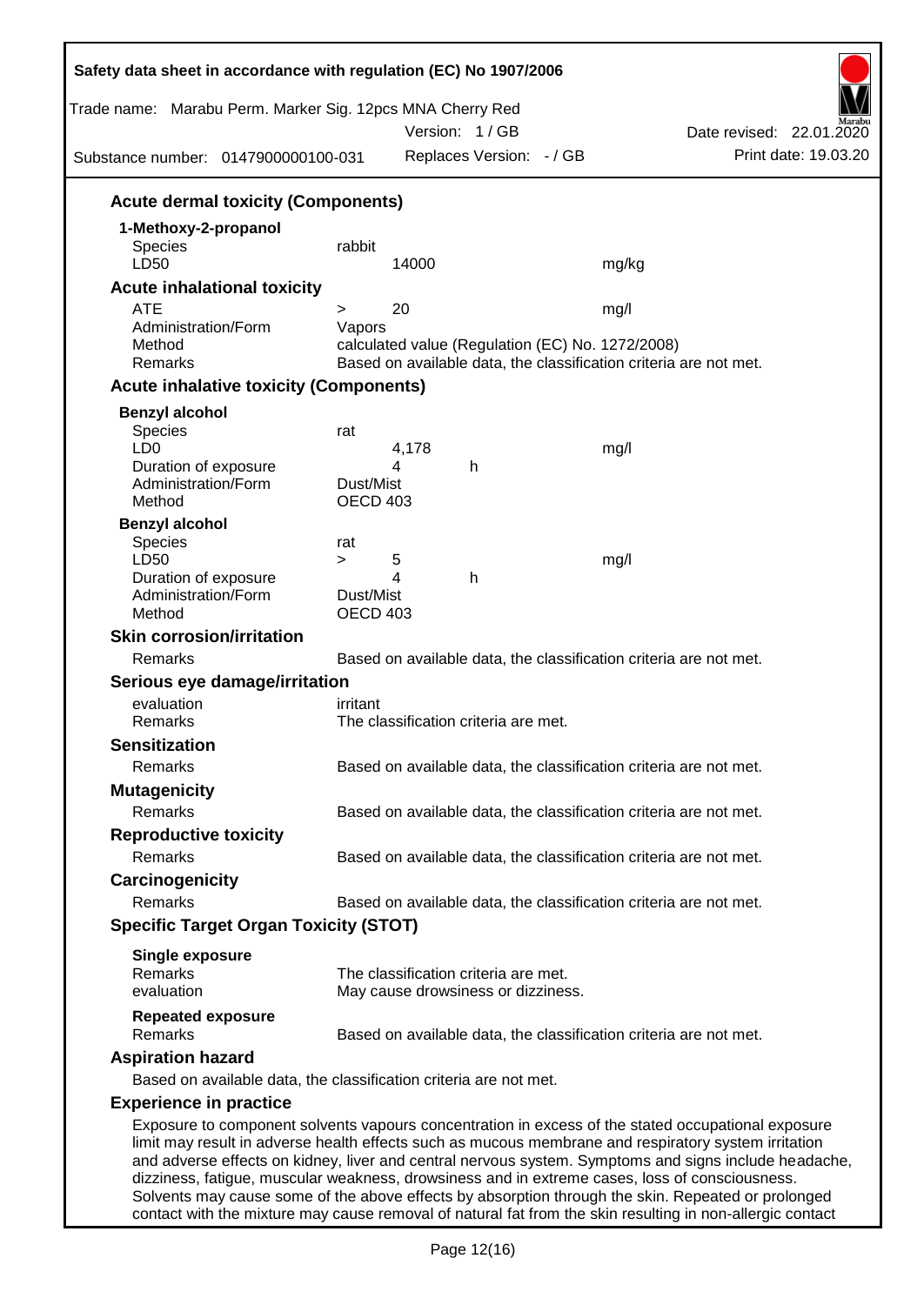|                          |                   | Safety data sheet in accordance with regulation (EC) No 1907/2006                                                     |                   |                              |                          |                                                                                                   |                                                                                                                                                                                                                                                                                                                  |
|--------------------------|-------------------|-----------------------------------------------------------------------------------------------------------------------|-------------------|------------------------------|--------------------------|---------------------------------------------------------------------------------------------------|------------------------------------------------------------------------------------------------------------------------------------------------------------------------------------------------------------------------------------------------------------------------------------------------------------------|
|                          |                   | Trade name: Marabu Perm. Marker Sig. 12pcs MNA Cherry Red                                                             |                   |                              |                          |                                                                                                   |                                                                                                                                                                                                                                                                                                                  |
|                          |                   |                                                                                                                       |                   |                              | Version: 1/GB            |                                                                                                   | Date revised: 22.01.2020                                                                                                                                                                                                                                                                                         |
|                          |                   | Substance number: 0147900000100-031                                                                                   |                   |                              | Replaces Version: - / GB |                                                                                                   | Print date: 19.03.20                                                                                                                                                                                                                                                                                             |
|                          |                   |                                                                                                                       |                   |                              |                          | long-term exposure by oral, inhalation and dermal routes of exposure and eye contact.             | dermatitis and absorption through the skin. The liquid splashed in the eyes may cause irritation and<br>reversible damage. Ingestion may cause nausea, diarrhoea and vomiting. This takes into account, where<br>known, delayed and immediate effects and also chronic effects of components from short-term and |
| <b>Other information</b> |                   |                                                                                                                       |                   |                              |                          |                                                                                                   |                                                                                                                                                                                                                                                                                                                  |
|                          |                   | There are no data available on the mixture itself.<br>1272/2008 and classified for toxicological hazards accordingly. |                   |                              |                          | The mixture has been assessed following the additivity method of the CLP Regulation (EC) No       |                                                                                                                                                                                                                                                                                                                  |
| 12.1. Toxicity           |                   | <b>SECTION 12: Ecological information</b>                                                                             |                   |                              |                          |                                                                                                   |                                                                                                                                                                                                                                                                                                                  |
|                          |                   |                                                                                                                       |                   |                              |                          |                                                                                                   |                                                                                                                                                                                                                                                                                                                  |
|                          |                   | <b>General information</b>                                                                                            |                   |                              |                          |                                                                                                   | There are no data available on the mixture itself. Do not allow to enter drains or water courses. The                                                                                                                                                                                                            |
|                          |                   |                                                                                                                       |                   |                              |                          | and is classified for eco-toxicological properties accordingly. See Sections 2 and 3 for details. | mixture has been assessed following the summation method of the CLP Regulation (EC) No 1272/2008                                                                                                                                                                                                                 |
|                          |                   | <b>Fish toxicity (Components)</b>                                                                                     |                   |                              |                          |                                                                                                   |                                                                                                                                                                                                                                                                                                                  |
|                          |                   | 1-Methoxy-2-propanol                                                                                                  |                   |                              |                          |                                                                                                   |                                                                                                                                                                                                                                                                                                                  |
| <b>Species</b>           |                   |                                                                                                                       |                   | golden orfe (Leuciscus idus) |                          |                                                                                                   |                                                                                                                                                                                                                                                                                                                  |
| LC <sub>0</sub>          |                   |                                                                                                                       | $\geq$            | 4600<br>96                   |                          | mg/l                                                                                              |                                                                                                                                                                                                                                                                                                                  |
|                          |                   | Duration of exposure                                                                                                  |                   |                              | h                        |                                                                                                   |                                                                                                                                                                                                                                                                                                                  |
|                          |                   | <b>Daphnia toxicity (Components)</b>                                                                                  |                   |                              |                          |                                                                                                   |                                                                                                                                                                                                                                                                                                                  |
| <b>Species</b>           |                   | 1-Methoxy-2-propanol                                                                                                  |                   | Daphnia magna                |                          |                                                                                                   |                                                                                                                                                                                                                                                                                                                  |
| <b>EC50</b>              |                   |                                                                                                                       |                   | 23300                        |                          | mg/l                                                                                              |                                                                                                                                                                                                                                                                                                                  |
|                          |                   | Duration of exposure                                                                                                  |                   | 48                           | h                        |                                                                                                   |                                                                                                                                                                                                                                                                                                                  |
|                          |                   | <b>Algae toxicity (Components)</b>                                                                                    |                   |                              |                          |                                                                                                   |                                                                                                                                                                                                                                                                                                                  |
|                          |                   | 1-Methoxy-2-propanol                                                                                                  |                   |                              |                          |                                                                                                   |                                                                                                                                                                                                                                                                                                                  |
| <b>Species</b>           |                   |                                                                                                                       |                   | Desmodesmus                  |                          |                                                                                                   |                                                                                                                                                                                                                                                                                                                  |
| EC50                     |                   | Duration of exposure                                                                                                  | >                 | 1000<br>168                  | h                        | mg/l                                                                                              |                                                                                                                                                                                                                                                                                                                  |
|                          |                   | <b>Bacteria toxicity (Components)</b>                                                                                 |                   |                              |                          |                                                                                                   |                                                                                                                                                                                                                                                                                                                  |
|                          |                   |                                                                                                                       |                   |                              |                          |                                                                                                   |                                                                                                                                                                                                                                                                                                                  |
| <b>Species</b>           |                   | 1-Methoxy-2-propanol                                                                                                  |                   | activated sludge             |                          |                                                                                                   |                                                                                                                                                                                                                                                                                                                  |
| <b>EC50</b>              |                   |                                                                                                                       | $\geq$            | 1000                         |                          | mg/l                                                                                              |                                                                                                                                                                                                                                                                                                                  |
|                          |                   | 12.2. Persistence and degradability                                                                                   |                   |                              |                          |                                                                                                   |                                                                                                                                                                                                                                                                                                                  |
|                          |                   | <b>General information</b>                                                                                            |                   |                              |                          |                                                                                                   |                                                                                                                                                                                                                                                                                                                  |
|                          | No data available |                                                                                                                       |                   |                              |                          |                                                                                                   |                                                                                                                                                                                                                                                                                                                  |
|                          |                   | <b>Biodegradability (Components)</b>                                                                                  |                   |                              |                          |                                                                                                   |                                                                                                                                                                                                                                                                                                                  |
|                          |                   | 1-Methoxy-2-propanol                                                                                                  |                   |                              |                          |                                                                                                   |                                                                                                                                                                                                                                                                                                                  |
| Value                    |                   |                                                                                                                       |                   | 90                           |                          | $\%$                                                                                              |                                                                                                                                                                                                                                                                                                                  |
|                          | Duration of test  |                                                                                                                       |                   | 28                           | d                        |                                                                                                   |                                                                                                                                                                                                                                                                                                                  |
| Method                   | evaluation        |                                                                                                                       | <b>OECD 301 F</b> |                              |                          | Readily biodegradable (according to OECD criteria)                                                |                                                                                                                                                                                                                                                                                                                  |
|                          |                   | 12.3. Bioaccumulative potential                                                                                       |                   |                              |                          |                                                                                                   |                                                                                                                                                                                                                                                                                                                  |
|                          |                   | <b>General information</b>                                                                                            |                   |                              |                          |                                                                                                   |                                                                                                                                                                                                                                                                                                                  |
|                          |                   | There are no data available on the mixture itself.                                                                    |                   |                              |                          |                                                                                                   |                                                                                                                                                                                                                                                                                                                  |
|                          |                   | <b>Partition coefficient: n-octanol/water</b>                                                                         |                   |                              |                          |                                                                                                   |                                                                                                                                                                                                                                                                                                                  |
|                          | Remarks           |                                                                                                                       |                   | Not applicable               |                          |                                                                                                   |                                                                                                                                                                                                                                                                                                                  |
|                          |                   |                                                                                                                       |                   |                              |                          |                                                                                                   |                                                                                                                                                                                                                                                                                                                  |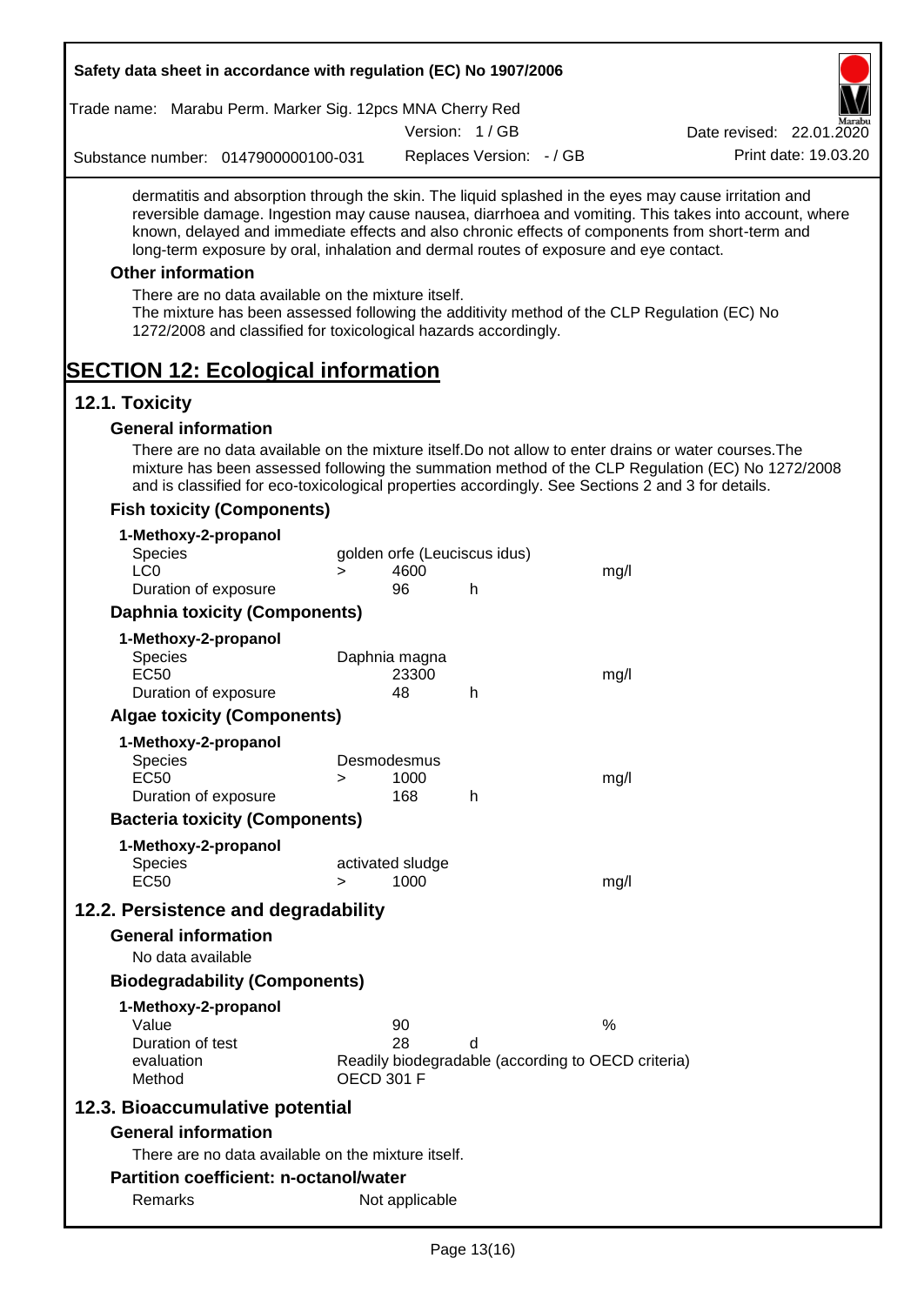Trade name: Marabu Perm. Marker Sig. 12pcs MNA Cherry Red

Version: 1 / GB

Substance number: 0147900000100-031 Replaces Version:  $-$  / GB Print date: 19.03.20

### **12.4. Mobility in soil**

### **General information**

There are no data available on the mixture itself.

### **12.5. Results of PBT and vPvB assessment**

#### **General information**

There are no data available on the mixture itself.

### **12.6. Other adverse effects**

### **General information**

There are no data available on the mixture itself.

# **SECTION 13: Disposal considerations**

### **13.1. Waste treatment methods**

#### **Disposal recommendations for the product**

Do not allow to enter drains or water courses. Wastes and emptied containers should be classified in accordance with relevant national regulation. The European Waste Catalogue classification of this product, when disposed of as waste is EWC waste code 08 03 12\* waste ink containing dangerous substances If this product is mixed with other wastes, the original waste product code may no longer apply and the appropriate code should be assigned. For further information contact your local waste authority.

### **Disposal recommendations for packaging**

Using information provided in this safety data sheet, advice should be obtained from the relevant waste authority on the classification of empty containers. Empty containers must be scrapped or reconditioned.

Not emptied containers are hazardous waste (waste code number 150110).

# **SECTION 14: Transport information**

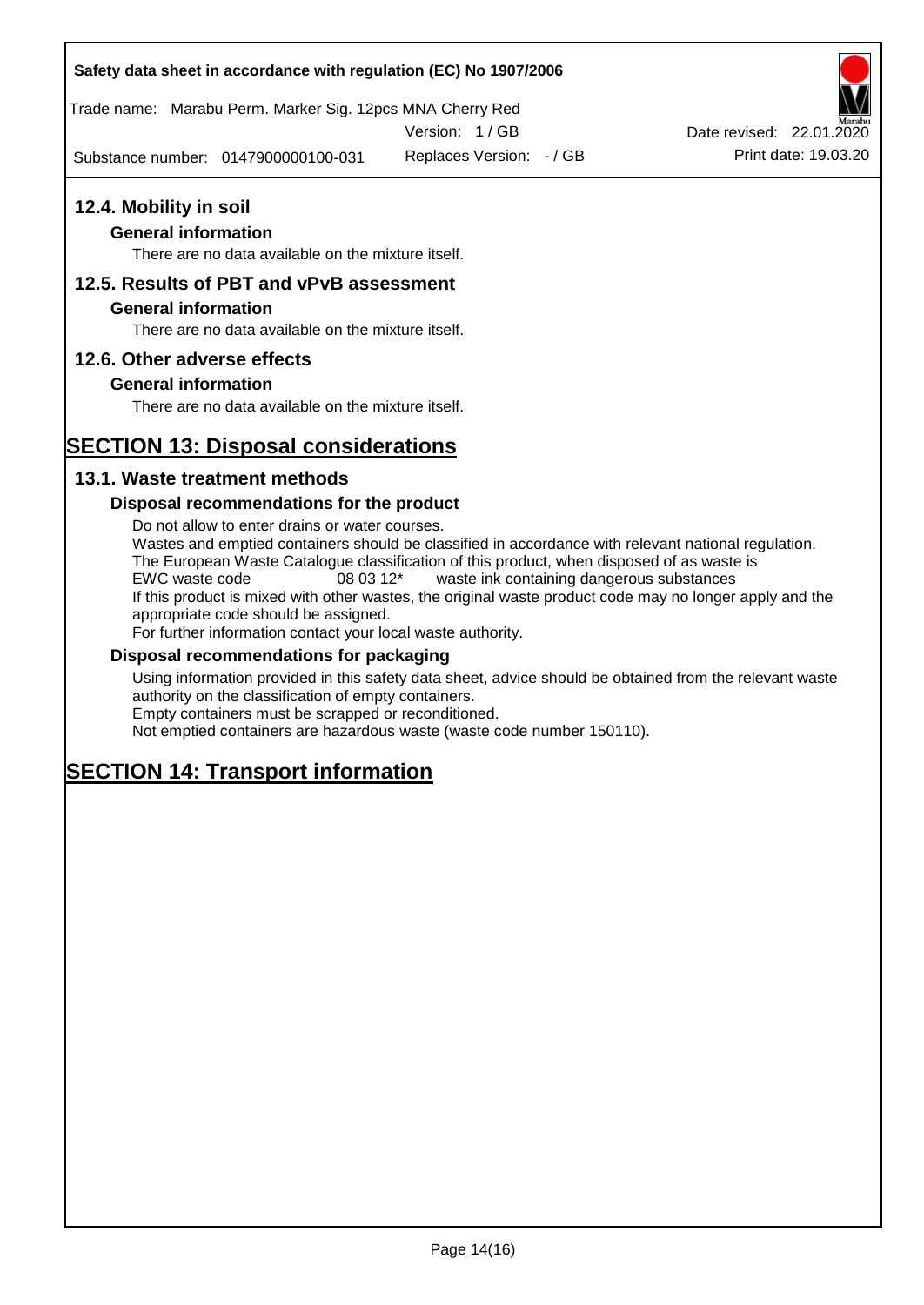|  |  |  | Safety data sheet in accordance with regulation (EC) No 1907/2006 |
|--|--|--|-------------------------------------------------------------------|
|--|--|--|-------------------------------------------------------------------|

Trade name: Marabu Perm. Marker Sig. 12pcs MNA Cherry Red

Version: 1 / GB



Replaces Version:  $-$  / GB Print date: 19.03.20 Date revised: 22.01.2020

Substance number: 0147900000100-031

|                                     | <b>Land transport ADR/RID</b> | <b>Marine transport</b><br><b>IMDG/GGVSee</b> | Air transport<br><b>ICAO/IATA</b> |
|-------------------------------------|-------------------------------|-----------------------------------------------|-----------------------------------|
| Tunnel restriction code             | D/E                           |                                               |                                   |
| 14.1. UN number                     | 1263                          | 1263                                          | 1263                              |
| 14.2. UN proper shipping name       | <b>PAINT</b>                  | <b>PAINT</b>                                  | <b>PAINT</b>                      |
| 14.3. Transport hazard<br>class(es) | 3                             | 3                                             | 3                                 |
| Label                               |                               |                                               |                                   |
| 14.4. Packing group                 | Ш                             | Ш                                             | Ш                                 |
| Special provision                   | 640E                          |                                               |                                   |
| <b>Limited Quantity</b>             | 51                            |                                               |                                   |
| Transport category                  | 3                             |                                               |                                   |
| 14.5. Environmental hazards         |                               | no                                            |                                   |

### **Information for all modes of transport**

### **14.6. Special precautions for user**

Transport within the user's premises:

Always transport in closed containers that are upright and secure.

Ensure that persons transporting the product know what to do in the event of an accident or spillage.

### **Other information**

**14.7. Transport in bulk according to Annex II of Marpol and the IBC Code** no

# **SECTION 15: Regulatory information**

### **15.1. Safety, health and environmental regulations/legislation specific for the substance or mixture**

### **VOC**

VOC (EU) 75 %

### **Other information**

The product does not contain substances of very high concern (SVHC).

### **15.2. Chemical safety assessment**

For this preparation a chemical safety assessment has not been carried out.

# **SECTION 16: Other information**

**Hazard statements listed in Chapter 3**